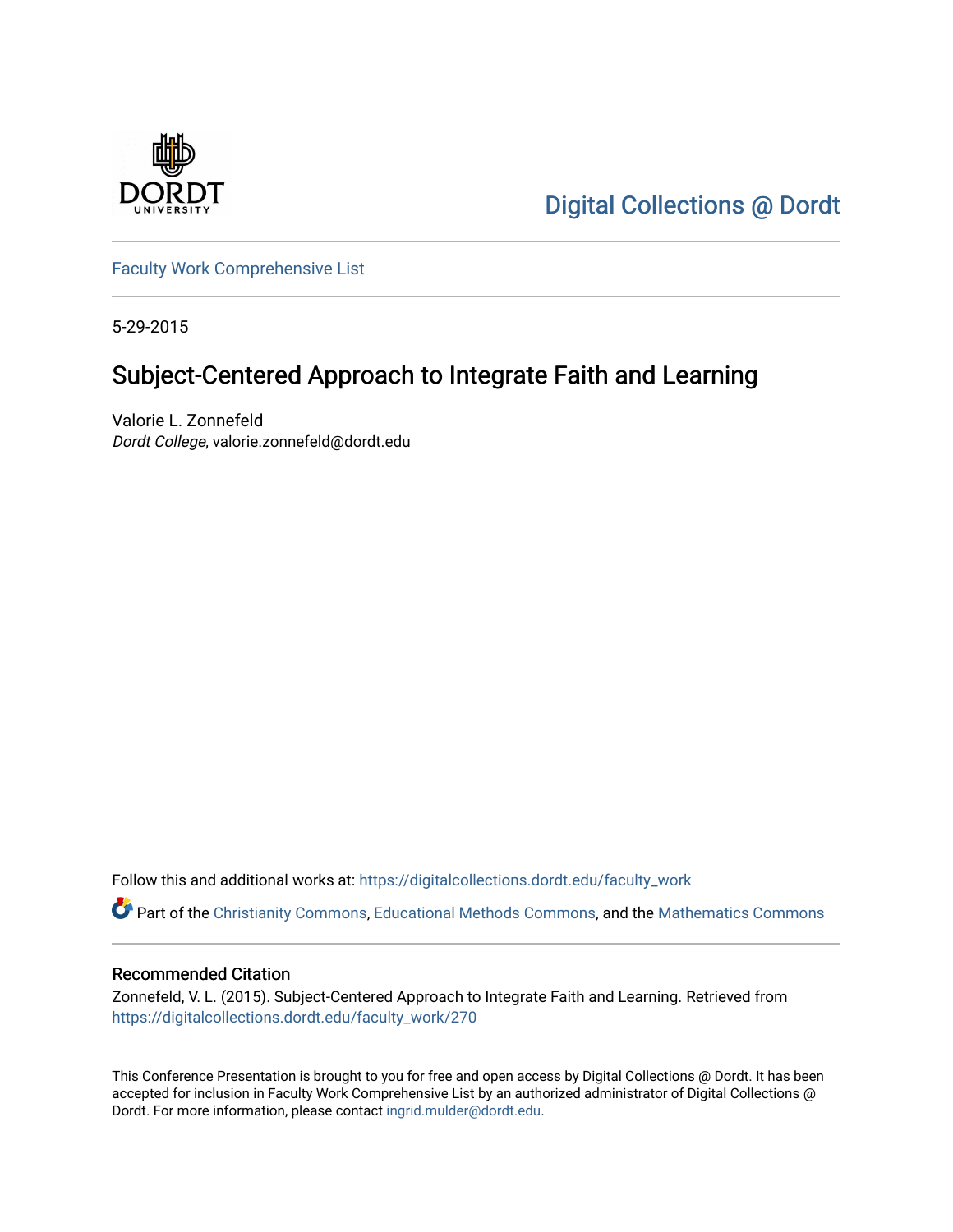#### Subject-Centered Approach to Integrate Faith and Learning

#### Keywords

teaching of mathematics, Christian education, faith, student learning

#### Disciplines

Christianity | Educational Methods | Mathematics

#### **Comments**

Presentation delivered at the 20th Biennial Conference of the Association of Christians in the Mathematical Sciences, Ancaster, Ontario, Canada, May 29, 2015.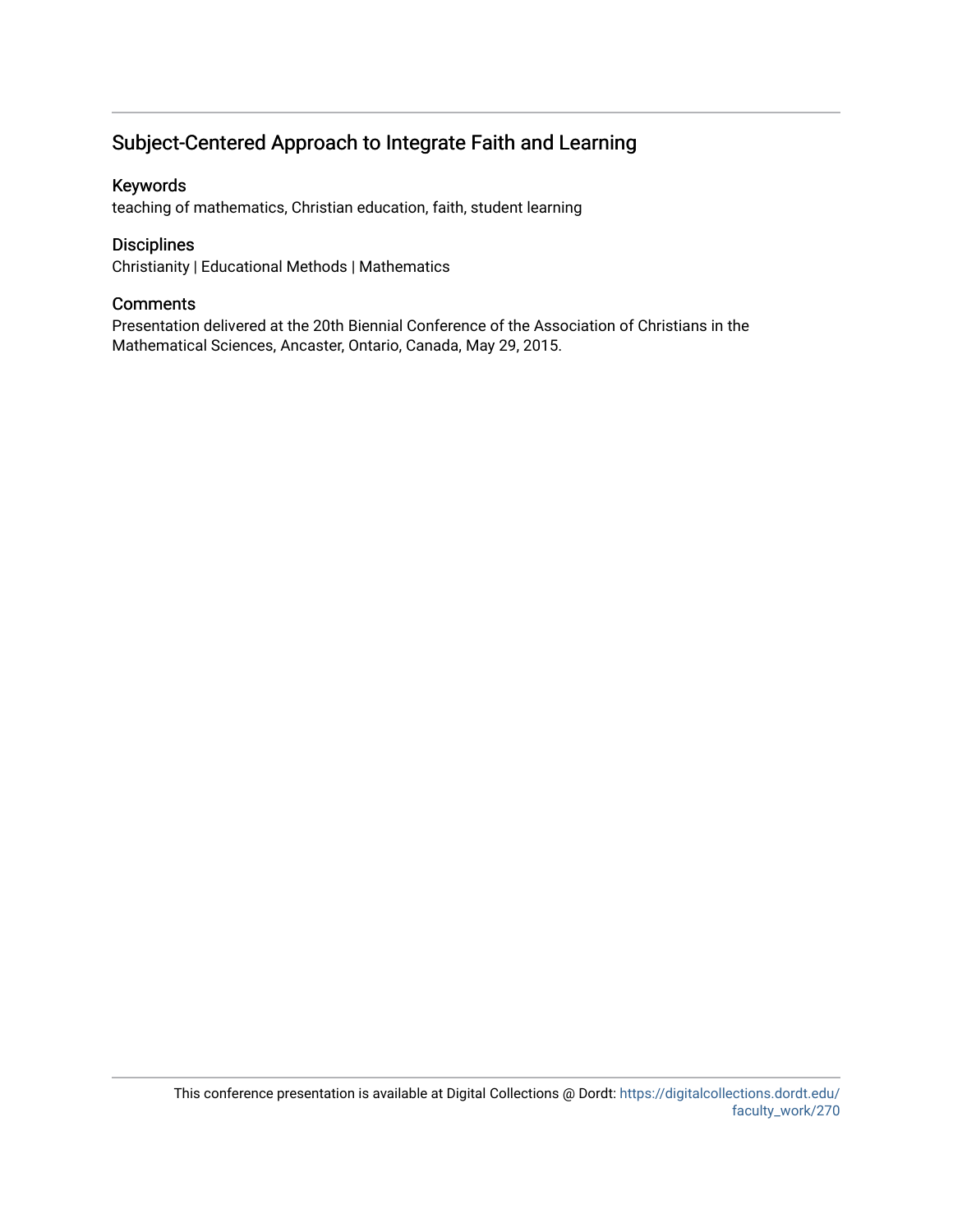# A Subject-Centered Approach to Integrate Faith and Learning

**DR. VALORIE ZONNEFELD SIOUX CENTER, IA** 

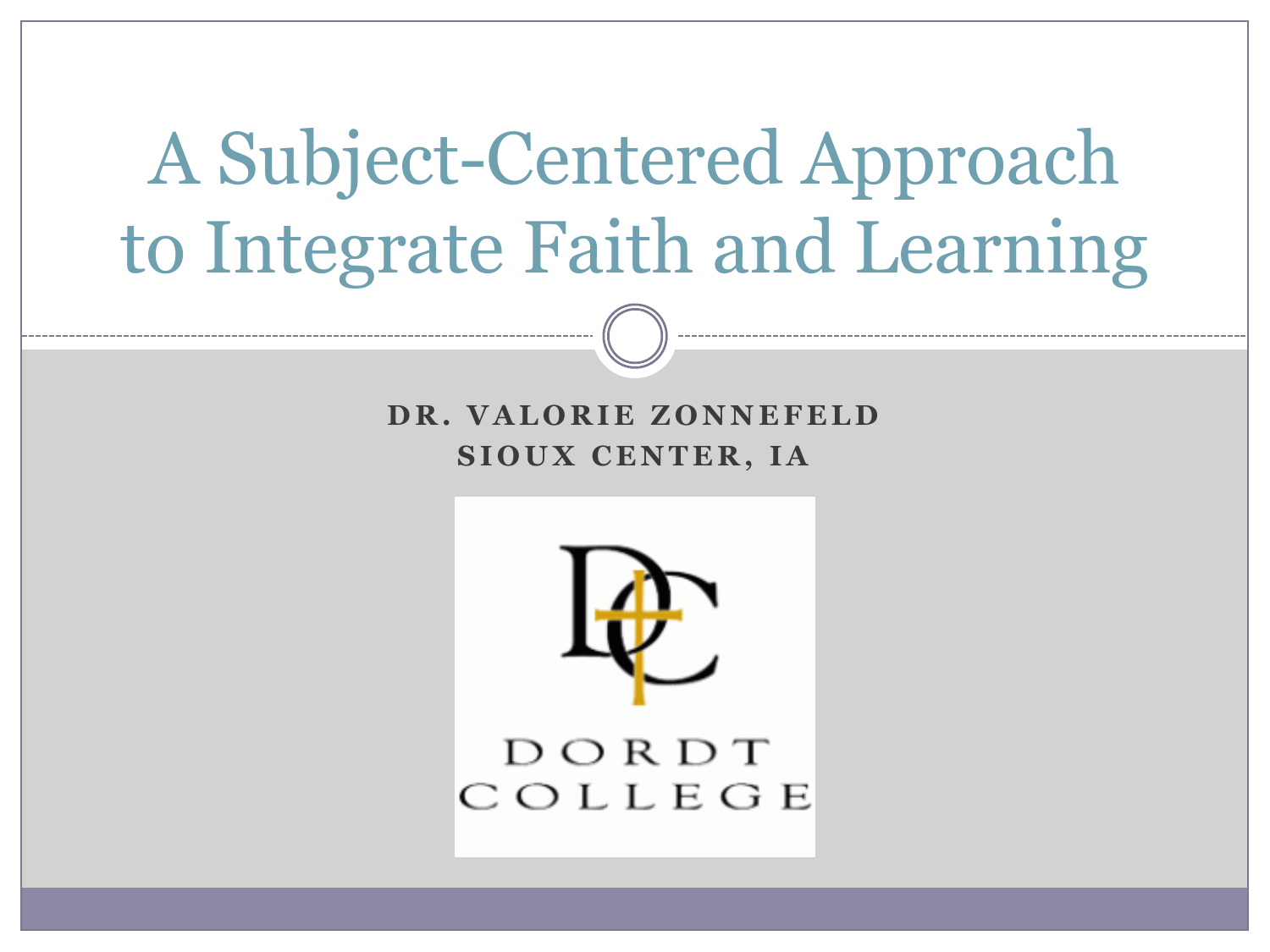# Perspectives on Science and the Christian Faith

## Practical Applications of an **Integrally Christian Approach** to Teaching Mathematics

Valorie Zonnefeld

Descriptions of various frameworks and approaches to integrating Christian faith in the mathematics classroom are explored, as well as examples and techniques. In particular, a subject-centered approach is advocated in contrast to the traditional teacher-centered approach or, more recently, the student-centered approach.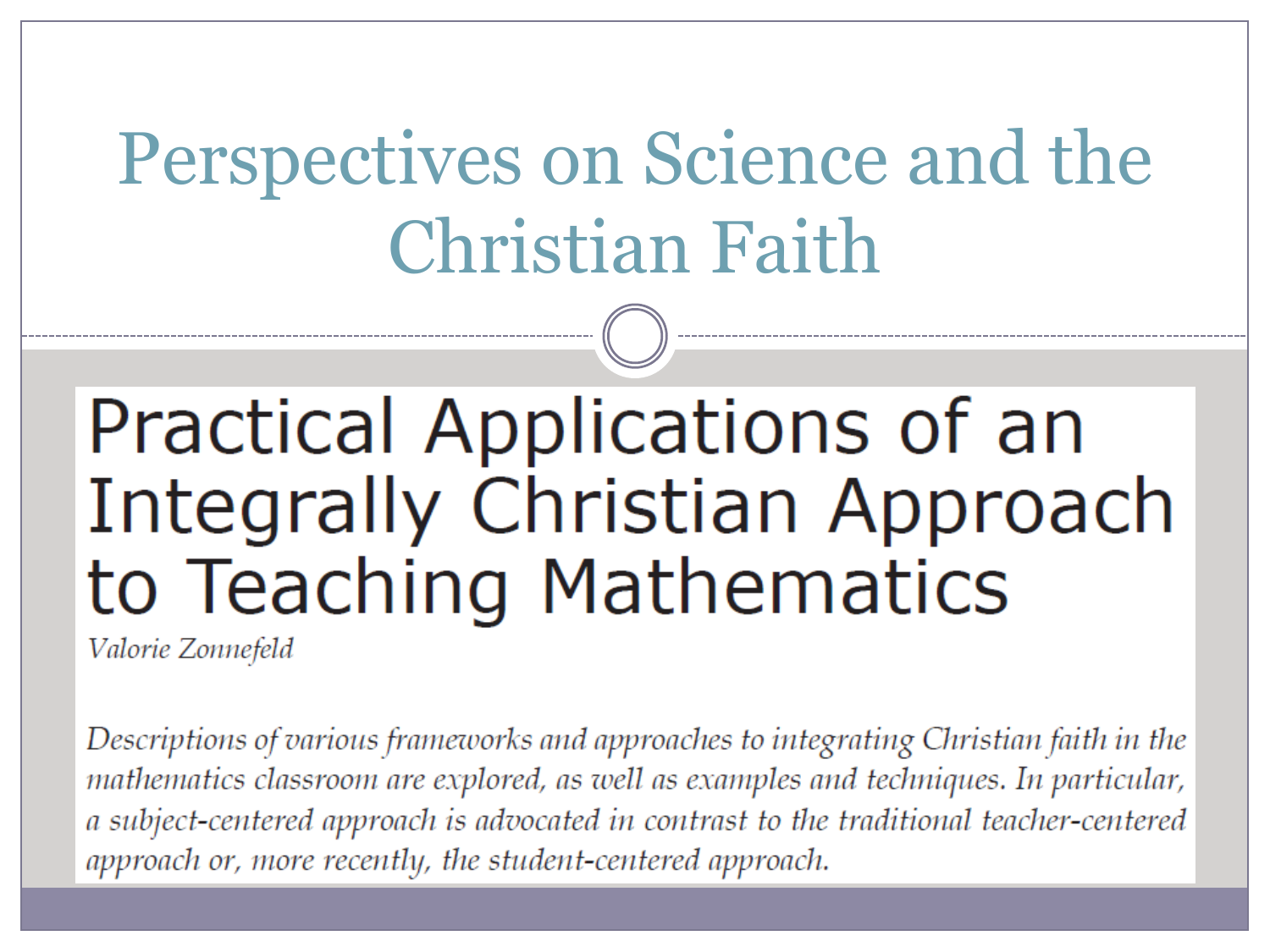#### Introduction

- Teaching Christianly is a passion for me
- Can be difficult in math
- Beyond treatment of students and classroom environment

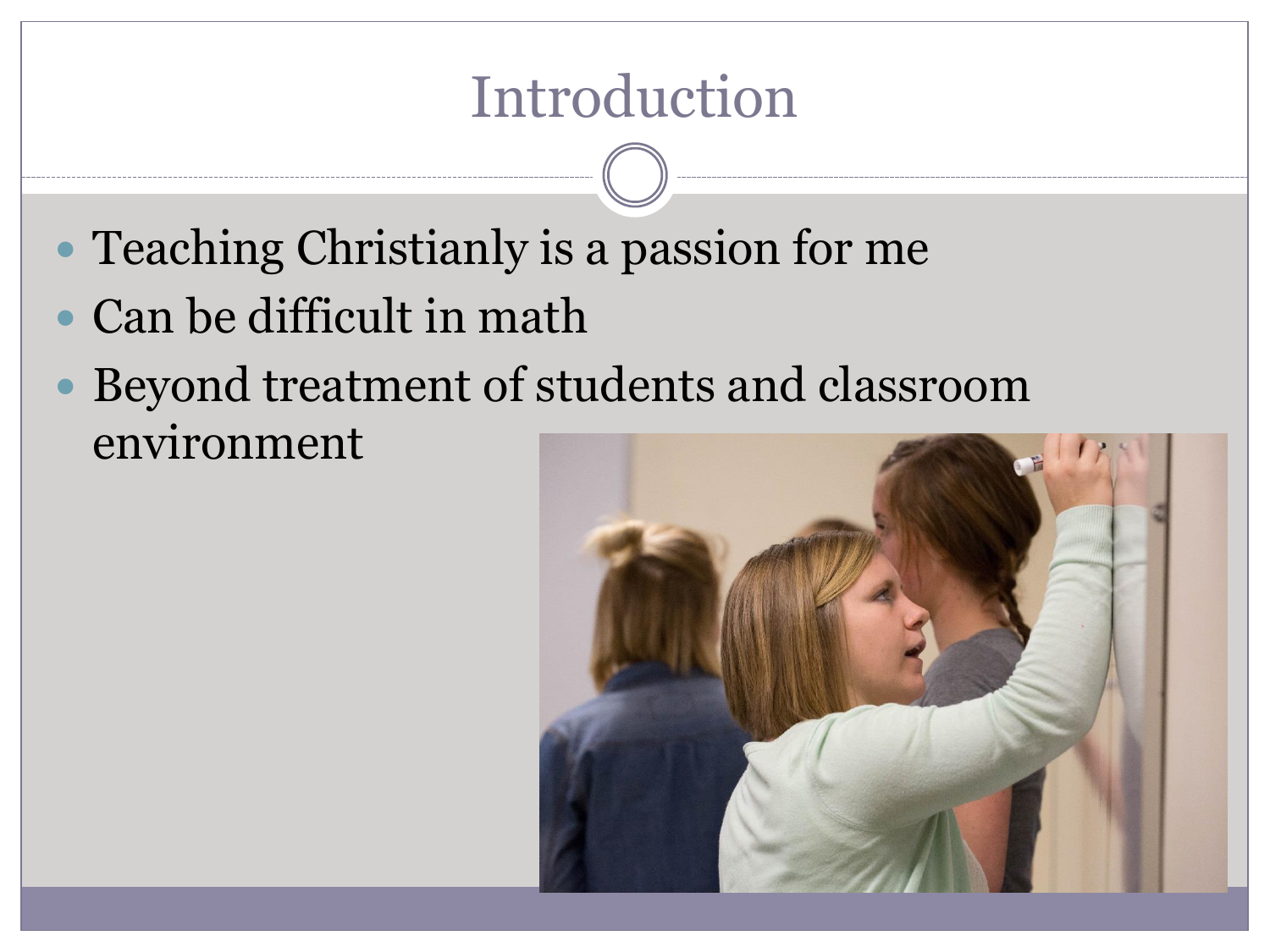#### The Purpose of Teaching Math

- An implicit goal to "get ahead" or "make money"
- Reclaim math education for Christ
- Palmer<sup>1</sup> -guide "students on an inner journey toward more truthful ways of seeing and being in the world"
- What does this look like in a math classroom?

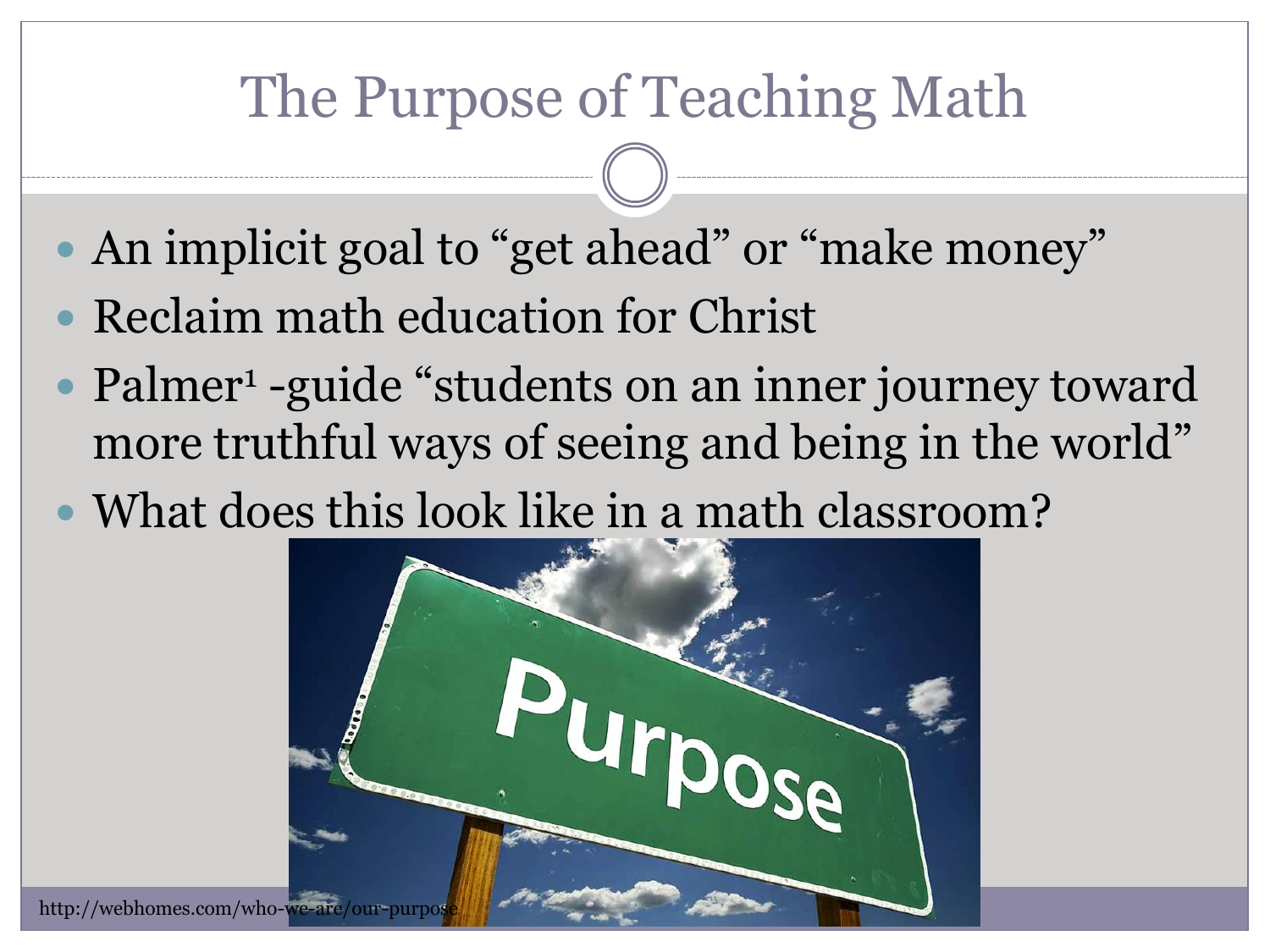#### Goals for my Math Classroom

- A community of learners striving to learn more about the mysteries, beauty, and usefulness that God has interwoven in the spatial, physical, and logical dimensions of reality
- "Lord, what would you have me do with this knowledge?"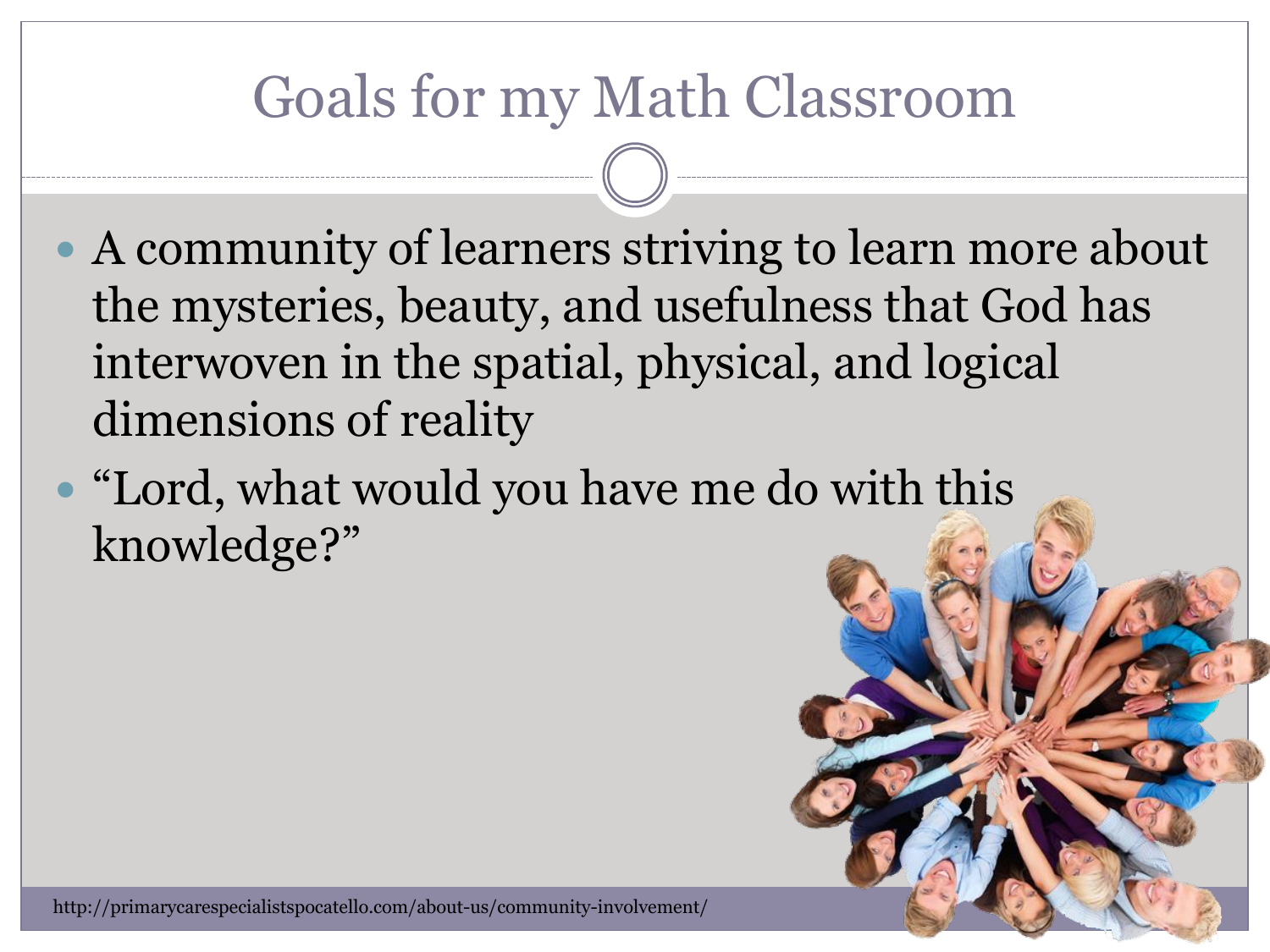# Spectrums of Integration Smith<sup>2</sup>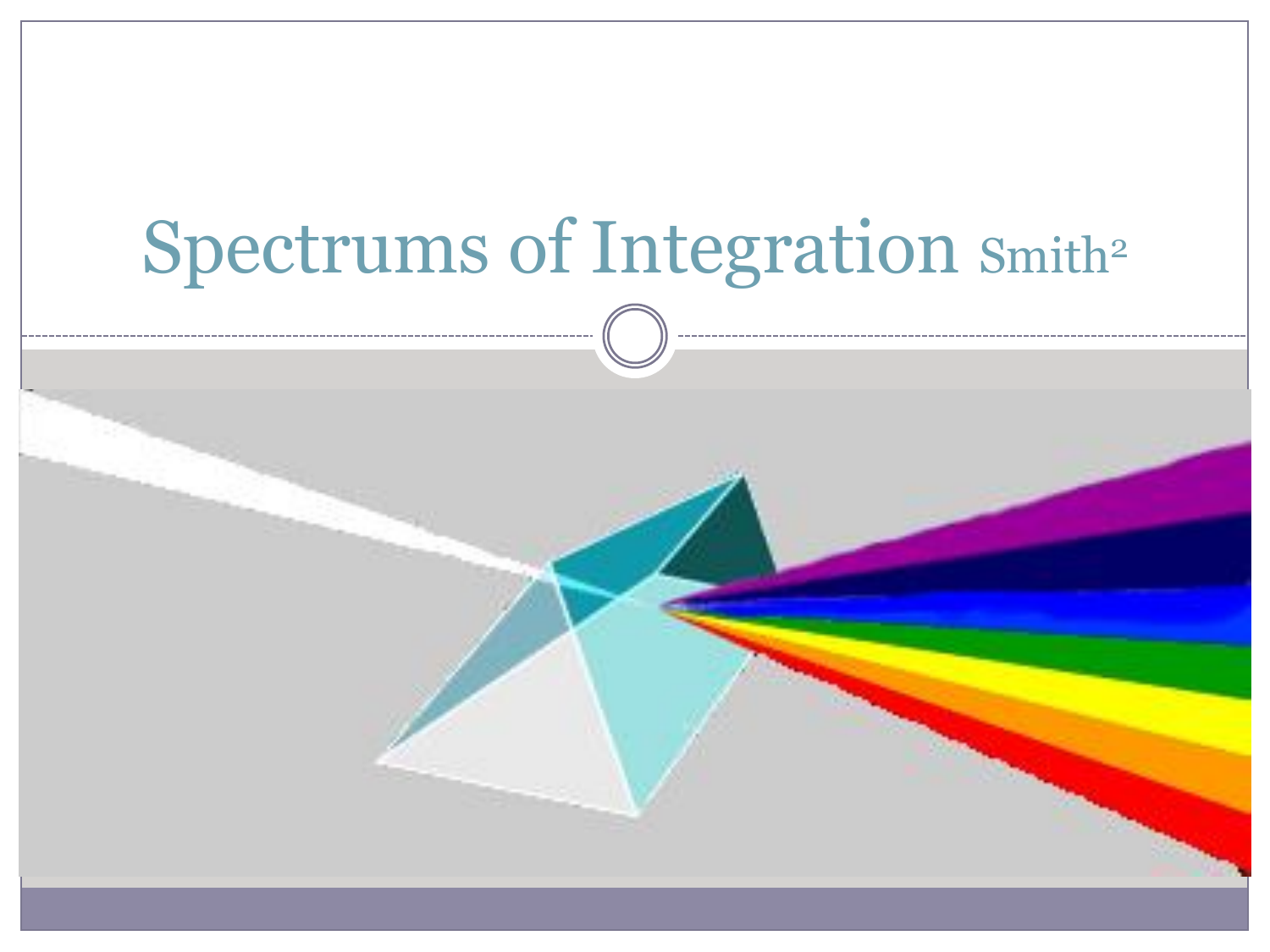#### Fragmented vs. Coherent

#### Fragmented

- Scripture does not change the heart
- Include a spiritual reference or verse and move along with class as usual

Coherent

- Integral use to enlighten learning
- Examining doctors per capita in different areas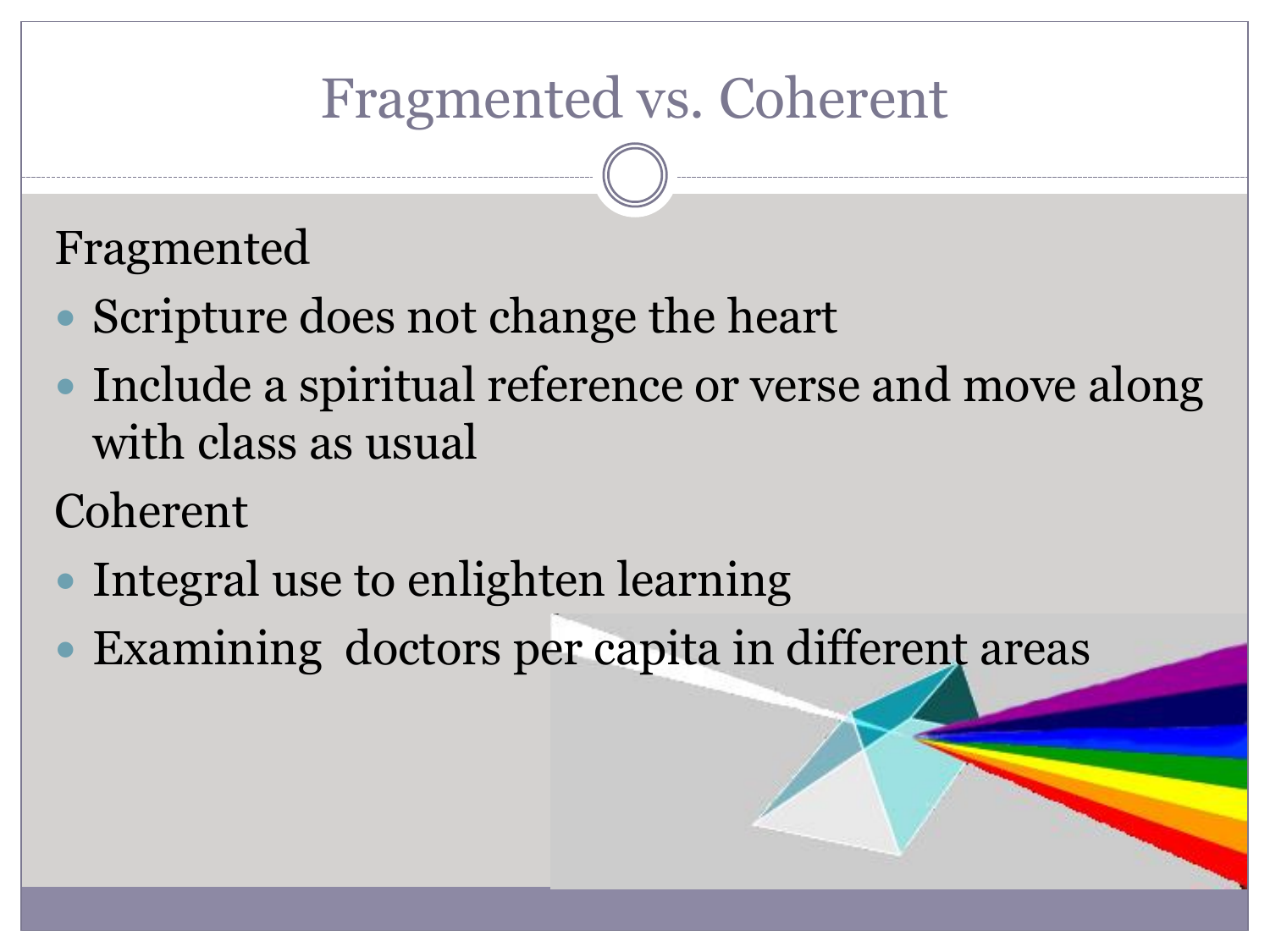### Spiritualized vs. Grounded

#### Spiritualized

- Faith issues are introduced, but drift from math with no real connection
- The discriminant in the quadratic formula Grounded
- Justice, stewardship, the spread of diseases, and human behaviors offer depth and vital connections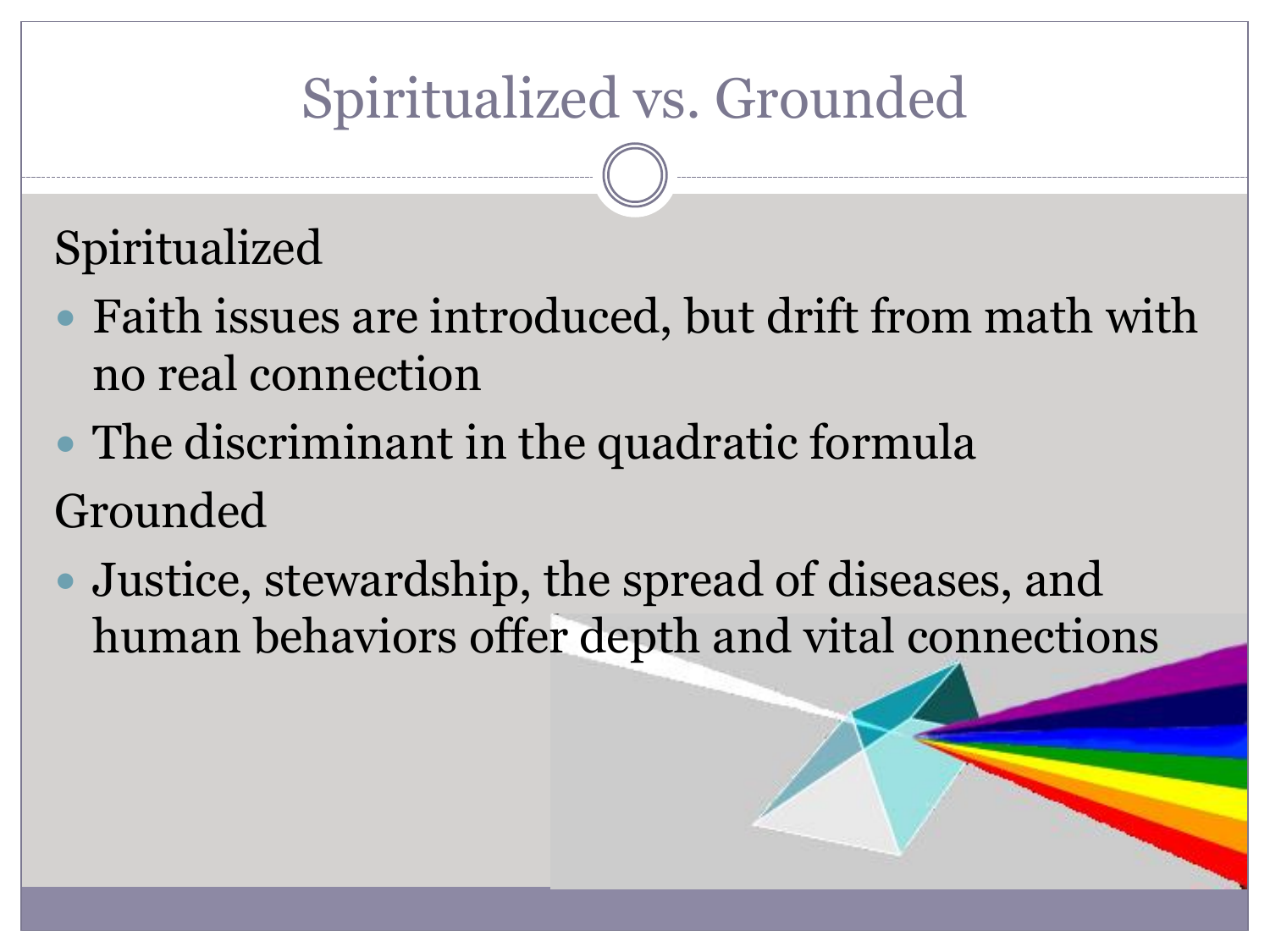#### Decorative vs. Authentic

#### **Decorative**

- The Bible is stripped of authority
- Geometry using instructions for building the temple in I Kings.

#### Authentic

- I Kings may be used, but would not stop short
	- What is God communicating through this?
	- How does God view worship?
	- o Does this change how you view your church building?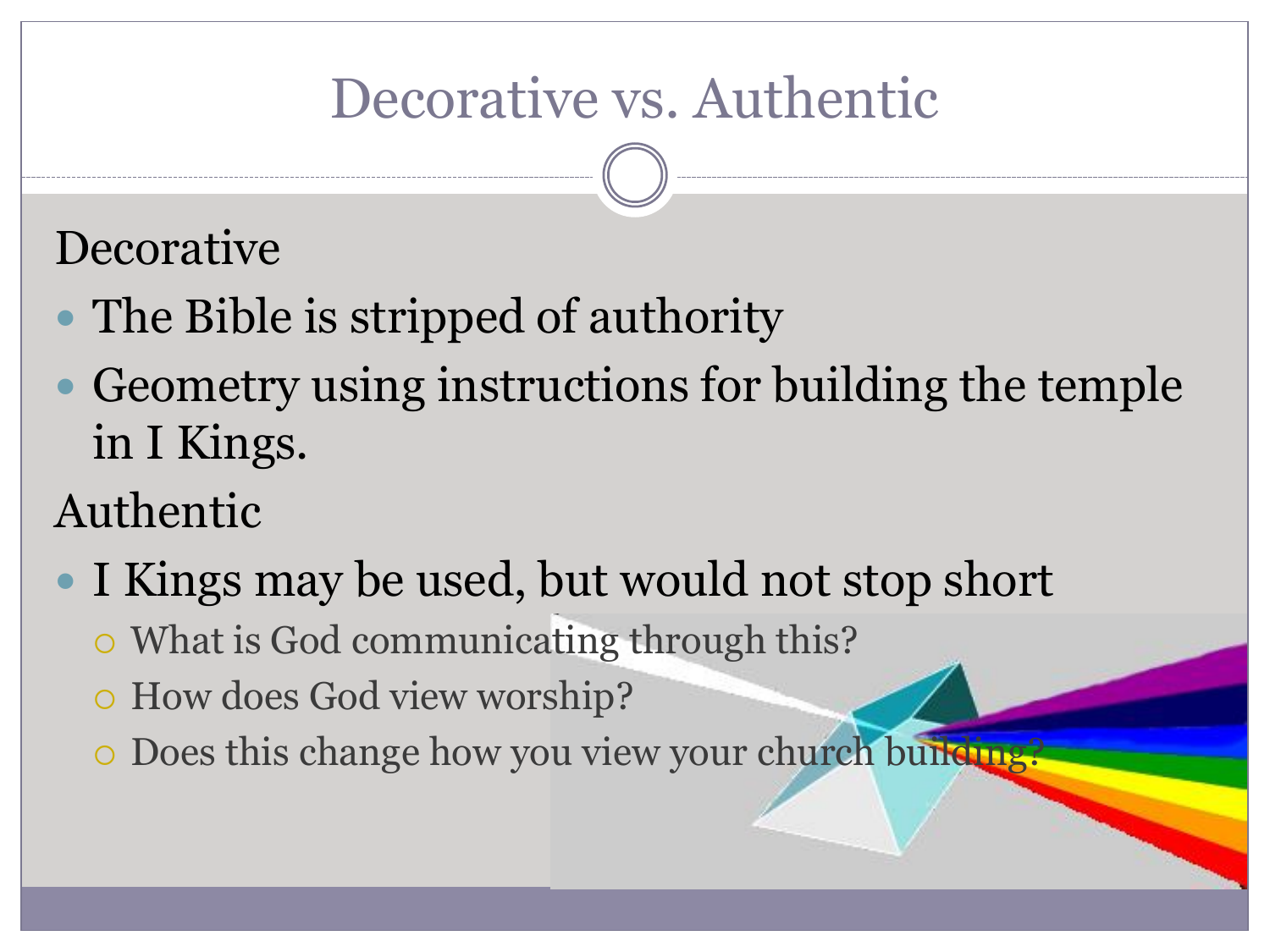# Integration or Integral?

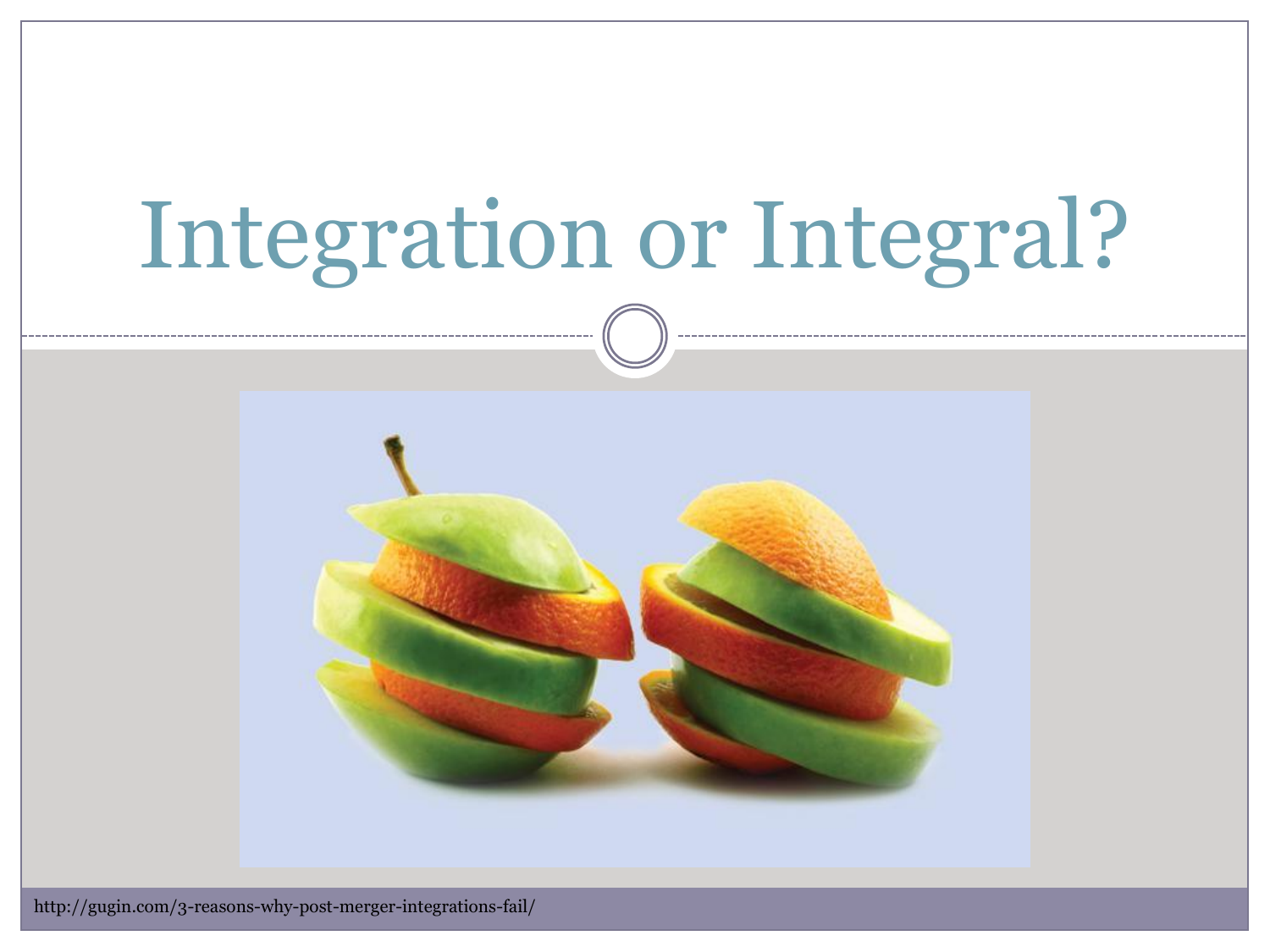#### Integration or Integral? Zuidema<sup>3</sup>

- Integrate implies connecting two things that are separate
	- Hot dog and bun
- Faith is integral to math
	- Skim milk -the fat (or faith) has been removed
- Too often math is taught in isolation
	- Losing connections to reality… and faith issues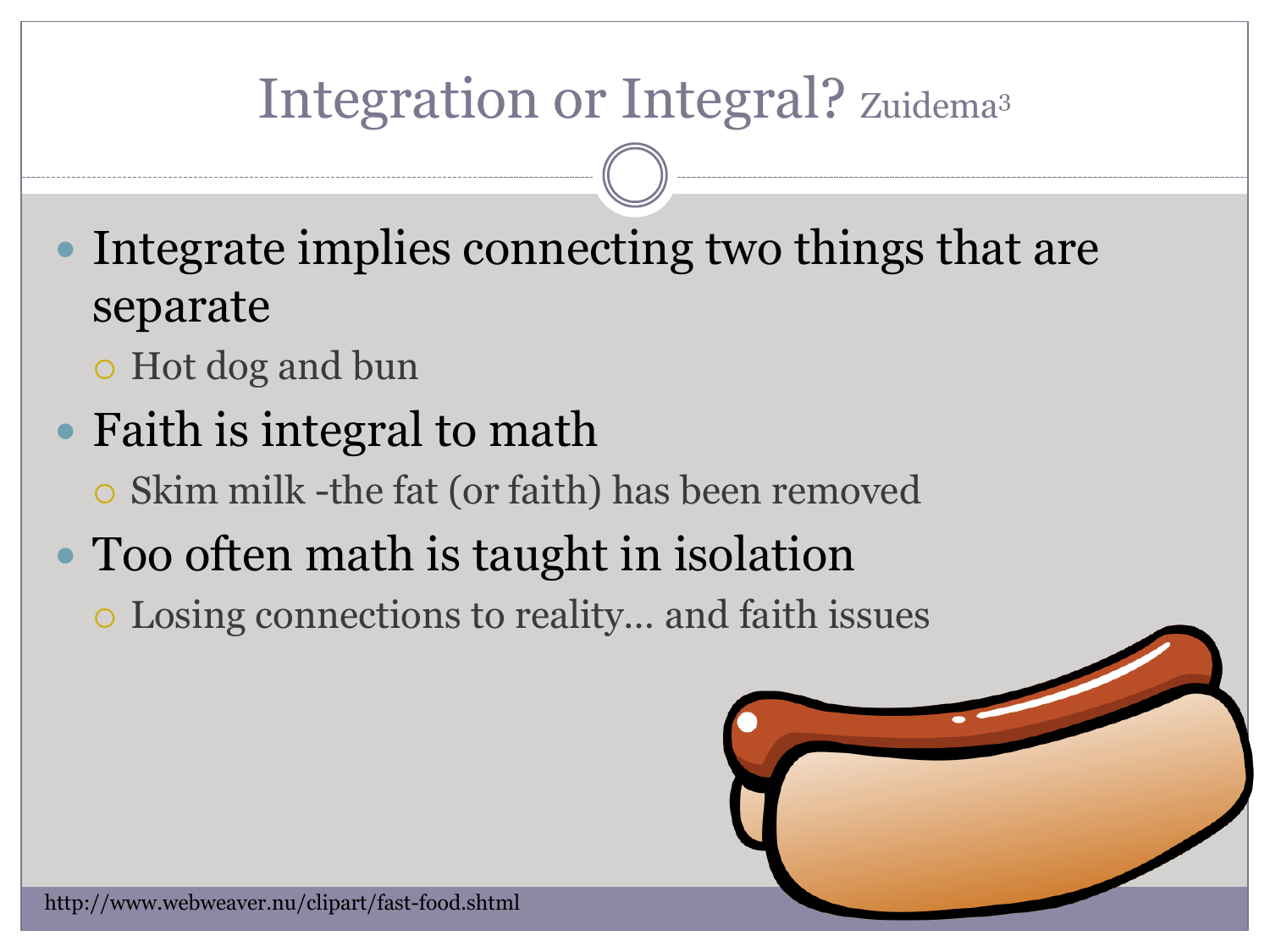## Approaches to Teaching



H T T P : / / W H E N I N T I M E . C O M / E V E N T D E T A I L S . A S P X ? E = 7 2 A 6 E D 3 3 - A 5 8 7 - 4 7 4 D - A B 0 D - 8 9 4 C B A 7 9 2 A 5 3 & T = / T L / S B A L B A R I N / H I S T O R Y \_ O F \_ E D U C A T I O N \_ I N \_ T H E \_ U N I T E D \_ S T A T E S /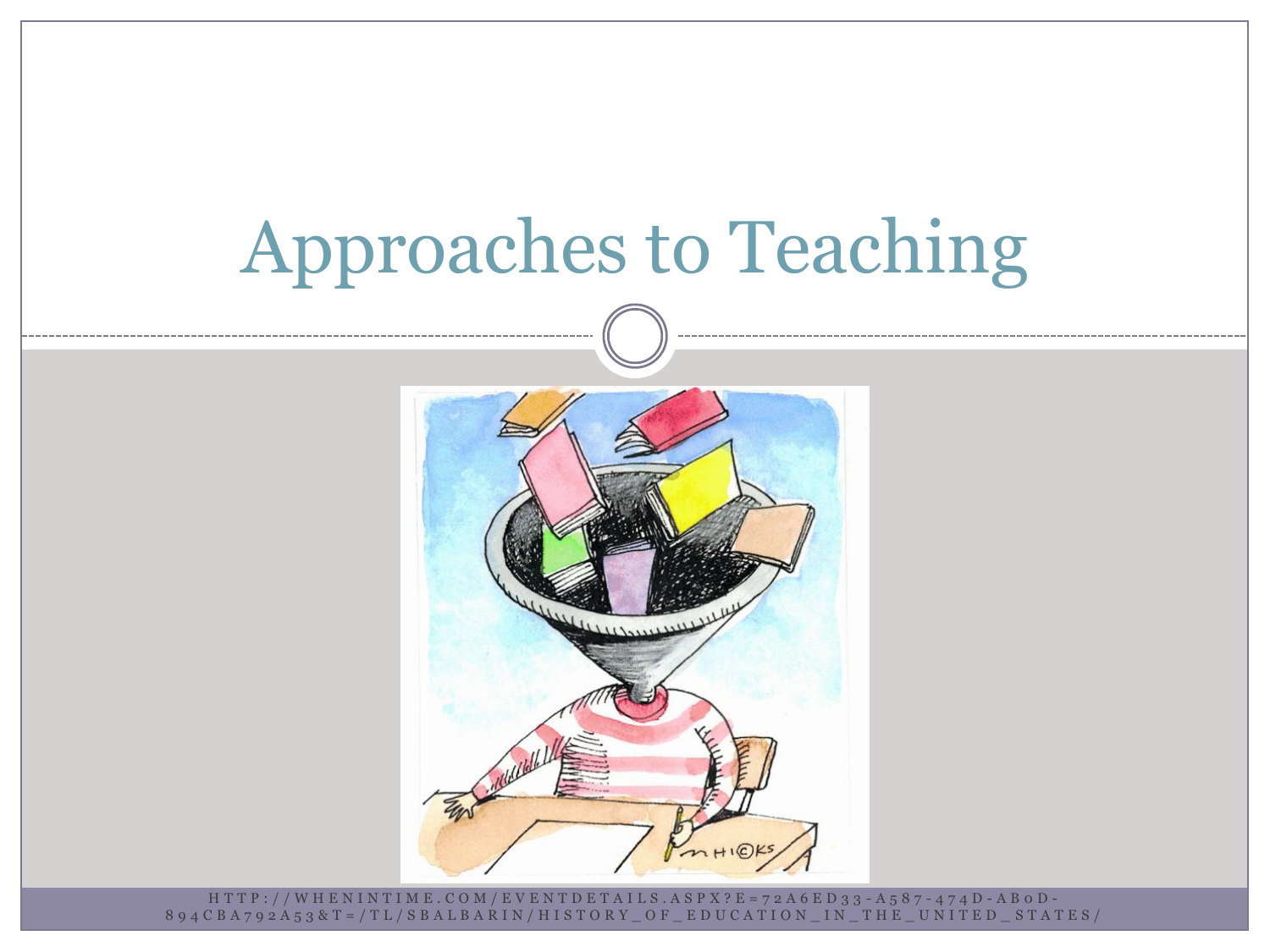### A Teacher-Centered Approach

- The traditional approach to teaching math
- Teaching by telling
- "assumes that the teacher has all the knowledge and the students have little or none" Palmer<sup>4</sup>
- Increased criticism from educators and researchers

Students learn math by doing math

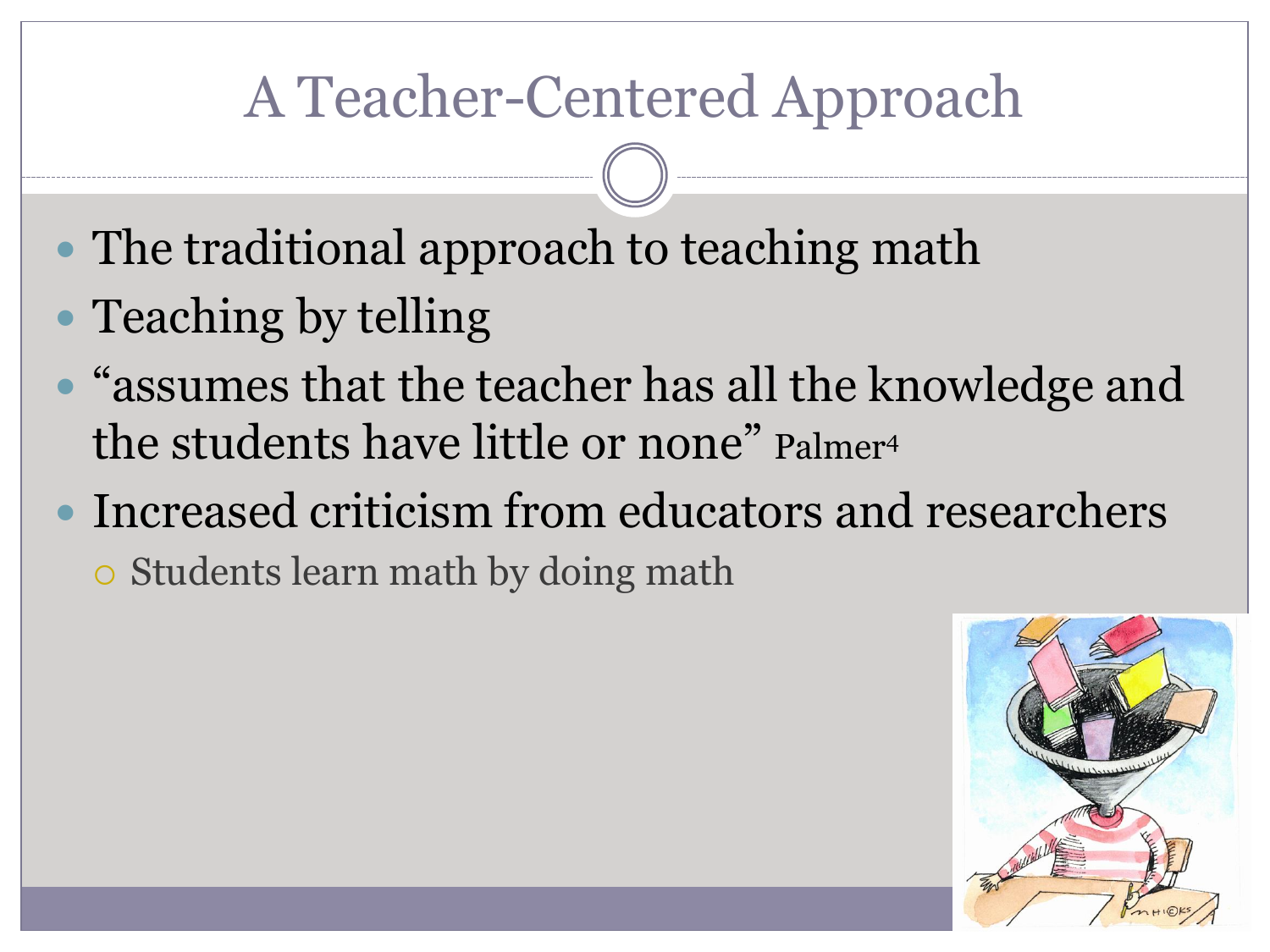### A Student-Centered Approach

- "Guide on the side"
- Many constructivist pedagogies are used
- Students are deeply involved in their learning
- I attempted this for nearly a decade
	- More effective and respectful of students as image bearers
	- Students internalize their learning with greater retention

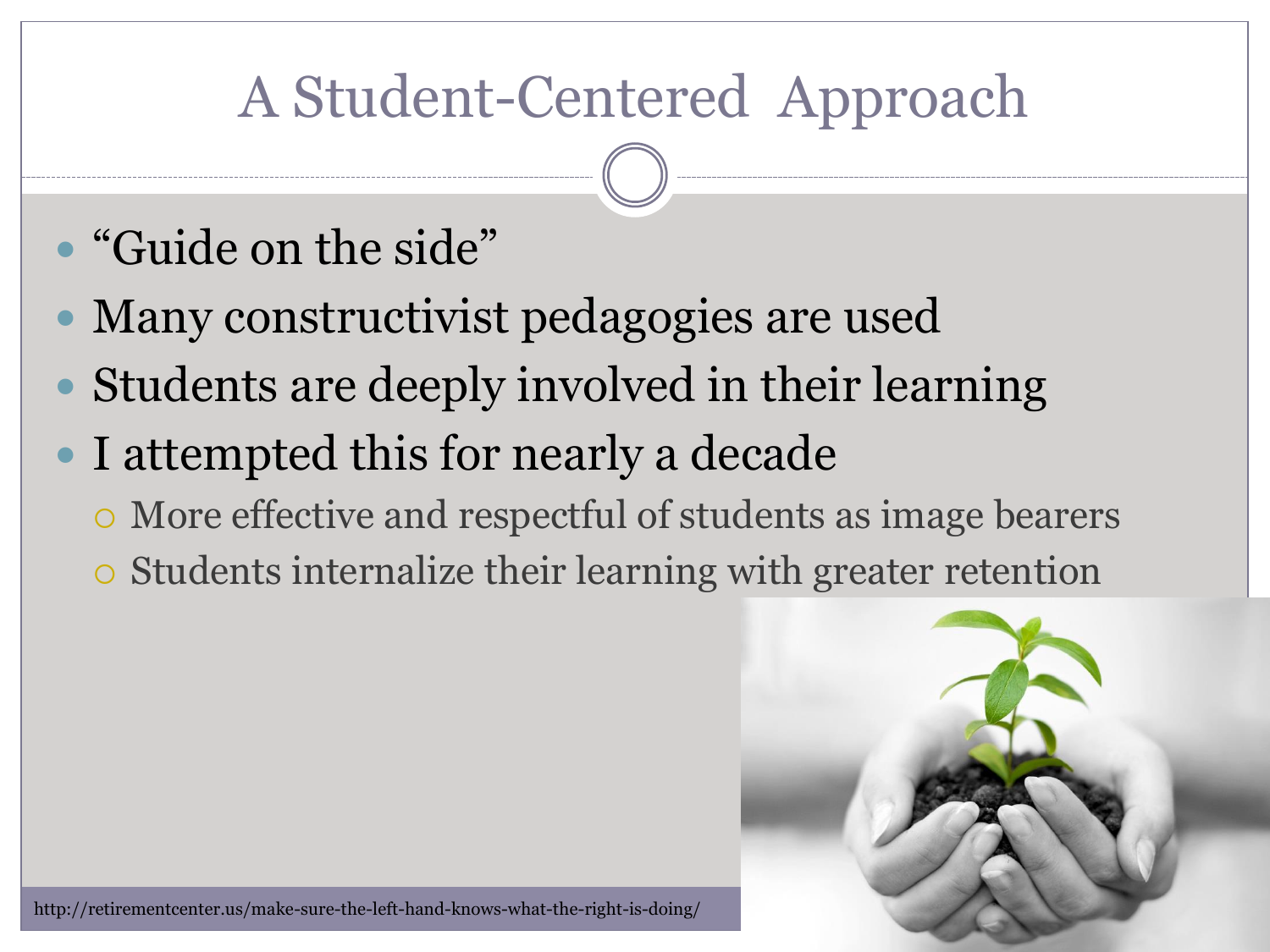### Concerns with a Student-Centered Approach

#### Fosters individualism

Self-serving, self-promoting students

#### • Philosophical Foundation of Constructivism

- $\circ$  At an extreme, allows student to decide that 2 +2 = 5
- A step towards social constructivism
- Inconsistent with Christian beliefs of absolute truth

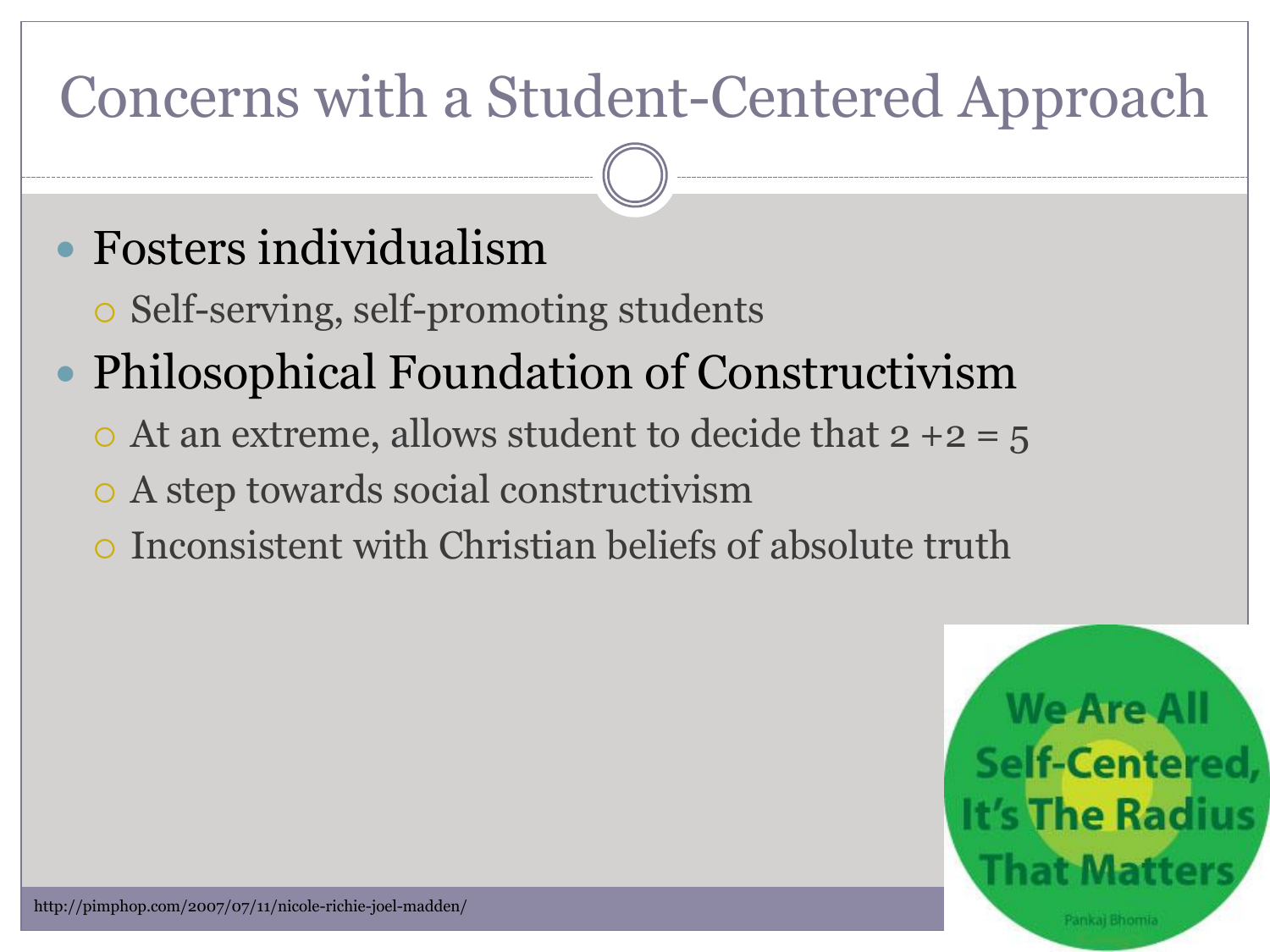#### False Dichotomy between Teacher and Student

- Weimer<sup>5</sup> "the best teaching is not one or the other, but a combination of both"
- Palmer<sup>6</sup> suggests a subject-centered classroom

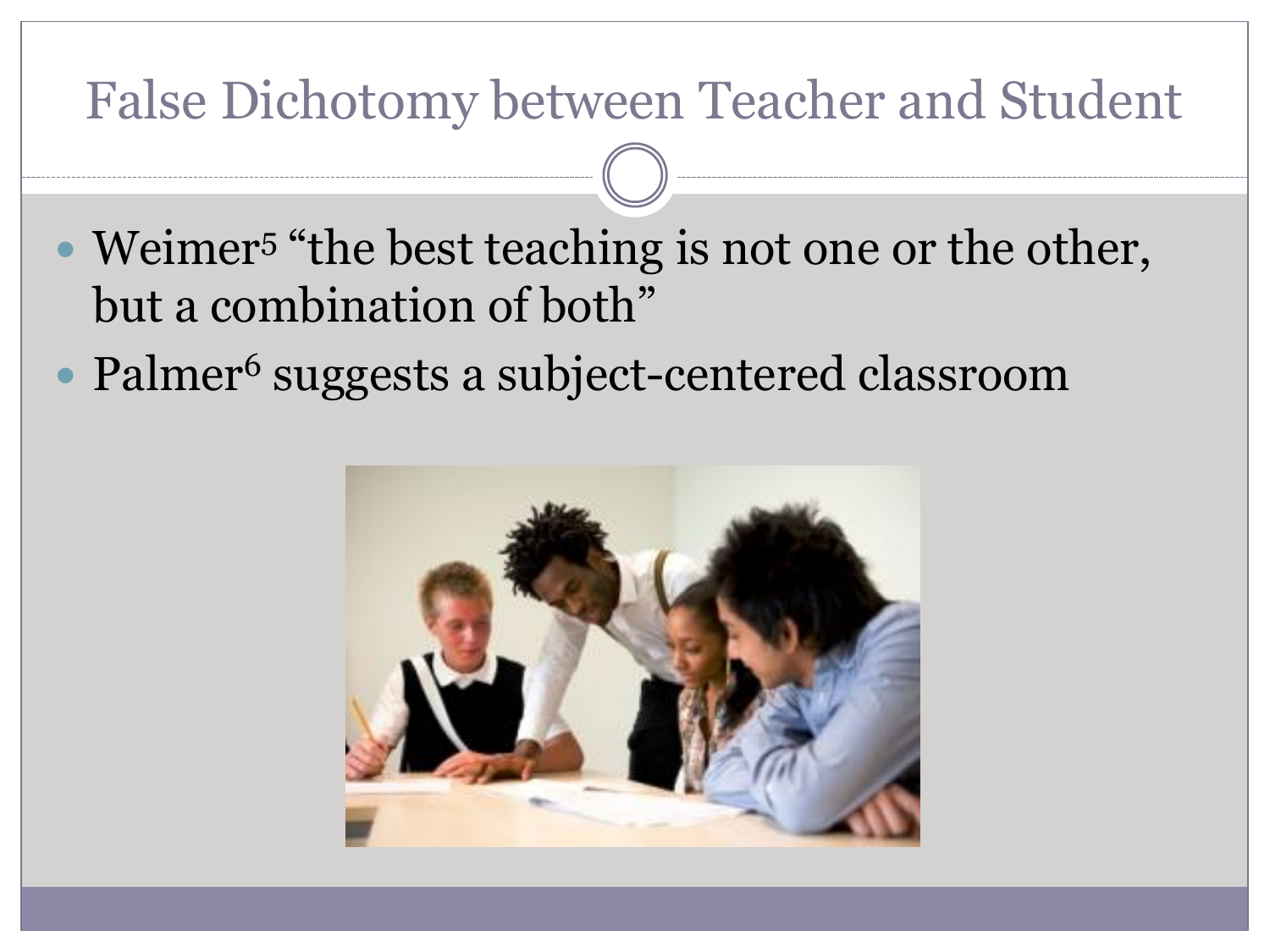#### Subject-Centered

- God's truth takes center stage in the subject
- Students and teacher are both actively involved Neither overemphasized
- A focus on the created, helps students learn more about the Creator
- Teachers orchestrate the best learning experiences with the subject

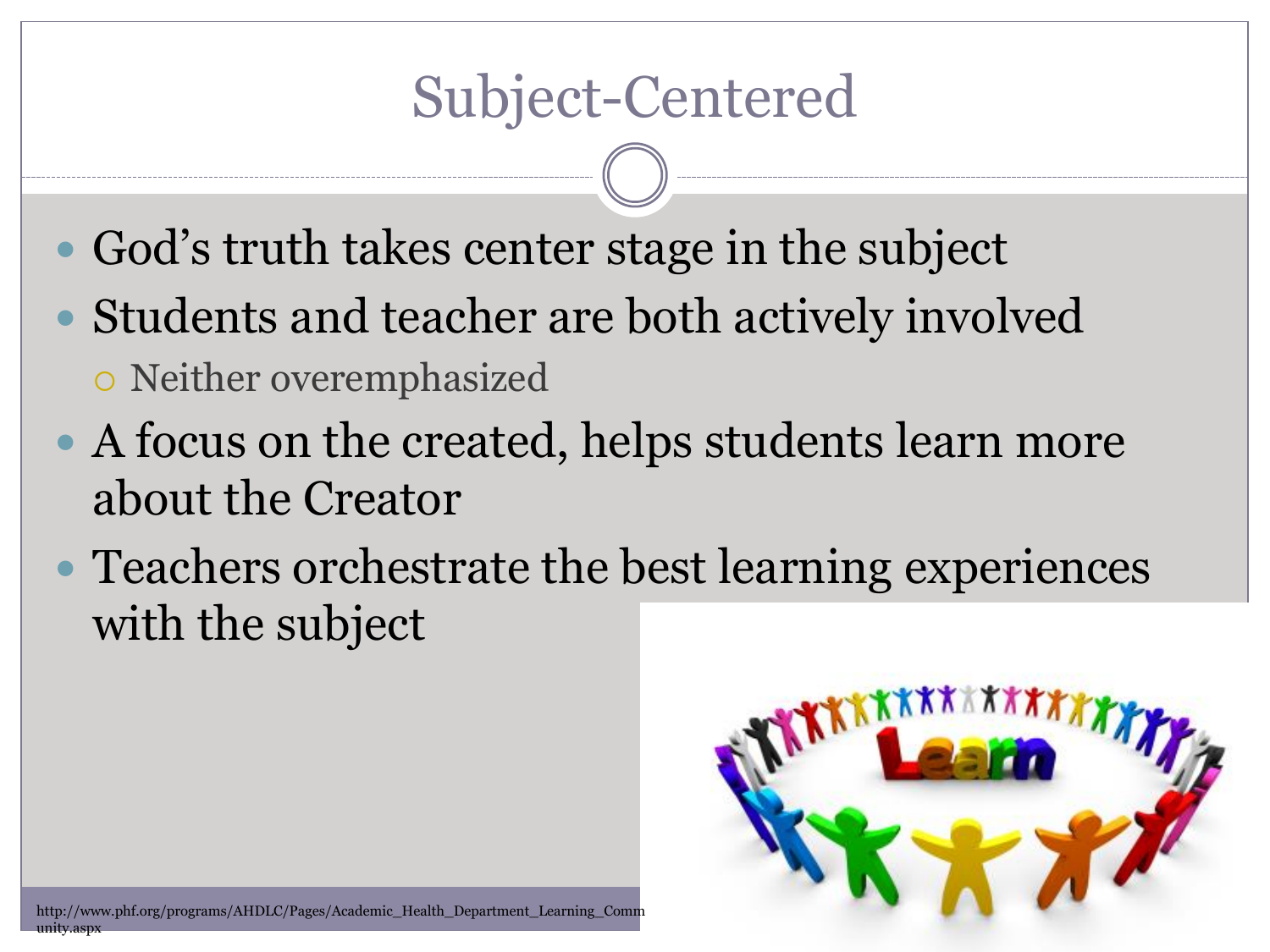### Subject-Centered

- Cognitive dissonance draw students in
- "Can you think of any 4 odd numbers that add up to  $19$ ?"Ball?
- Curiosity puts math at the center
- Students have direct access to math
- Math is especially suitable because of its structure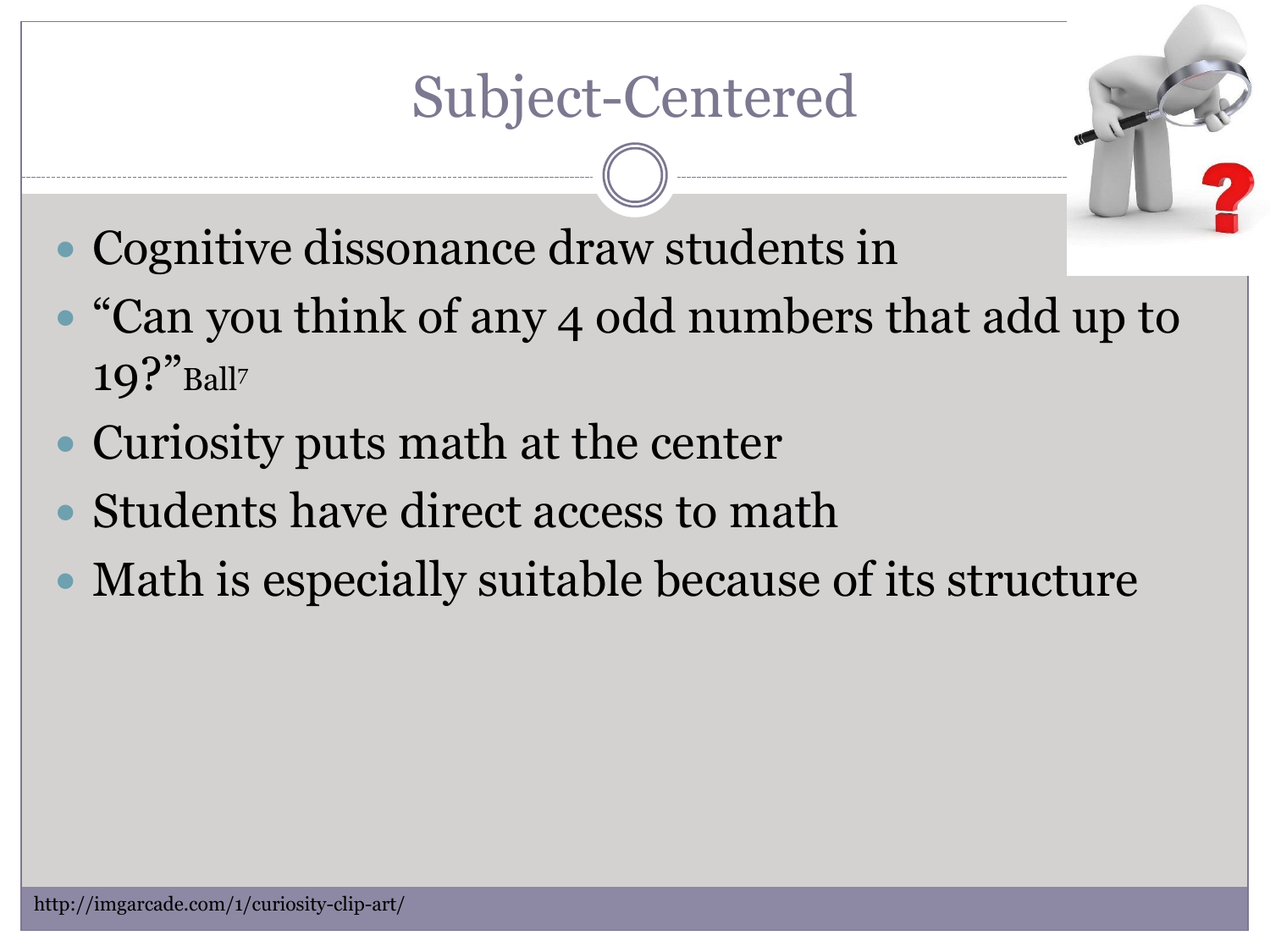### Teacher and Student Roles

- Roles of teachers and students are important and take time to establish
- Ultimately maintain identity roles, as they gather around the subject to learn

#### Students

- Motivated learners
- Ask questions

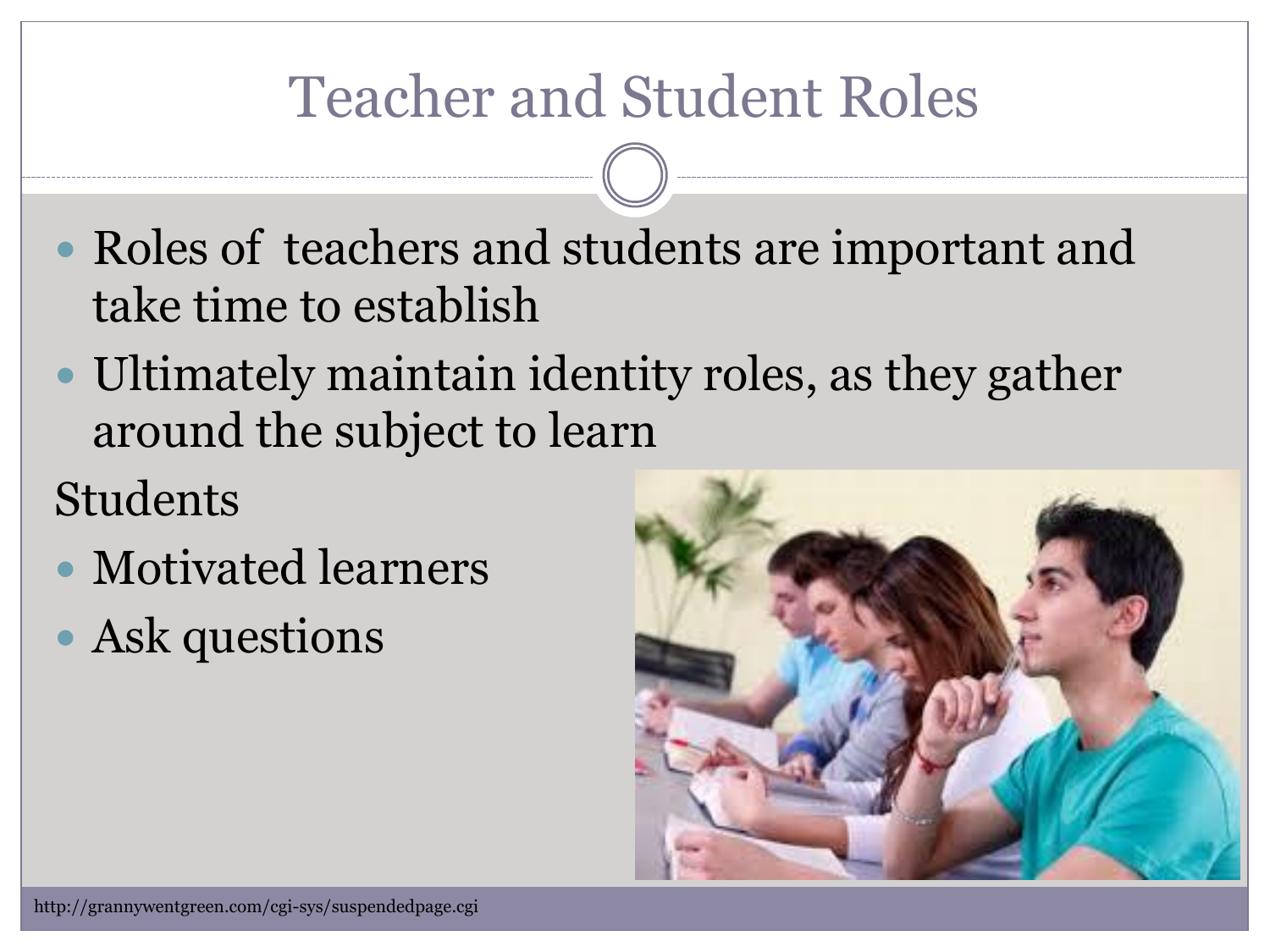#### The Teacher's Role

- Orchestrate opportunities for students to engage the subject
- An expert who guides students to further their learning

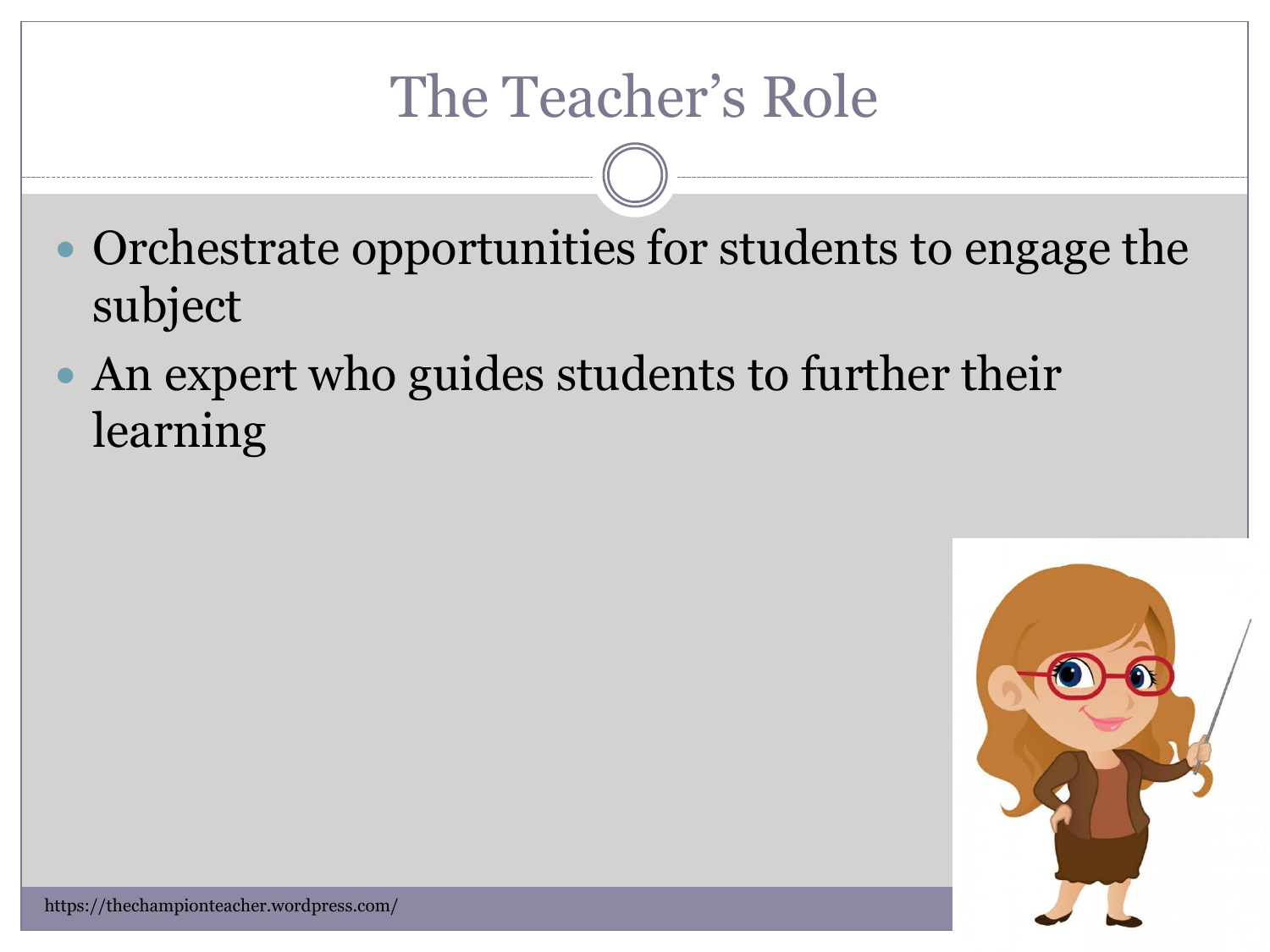#### The Teacher's Role

- Monitoring cognitive demand
- Diagnosing misconceptions and guiding each student to where they can make connections
- Helping students less, often results in more learning

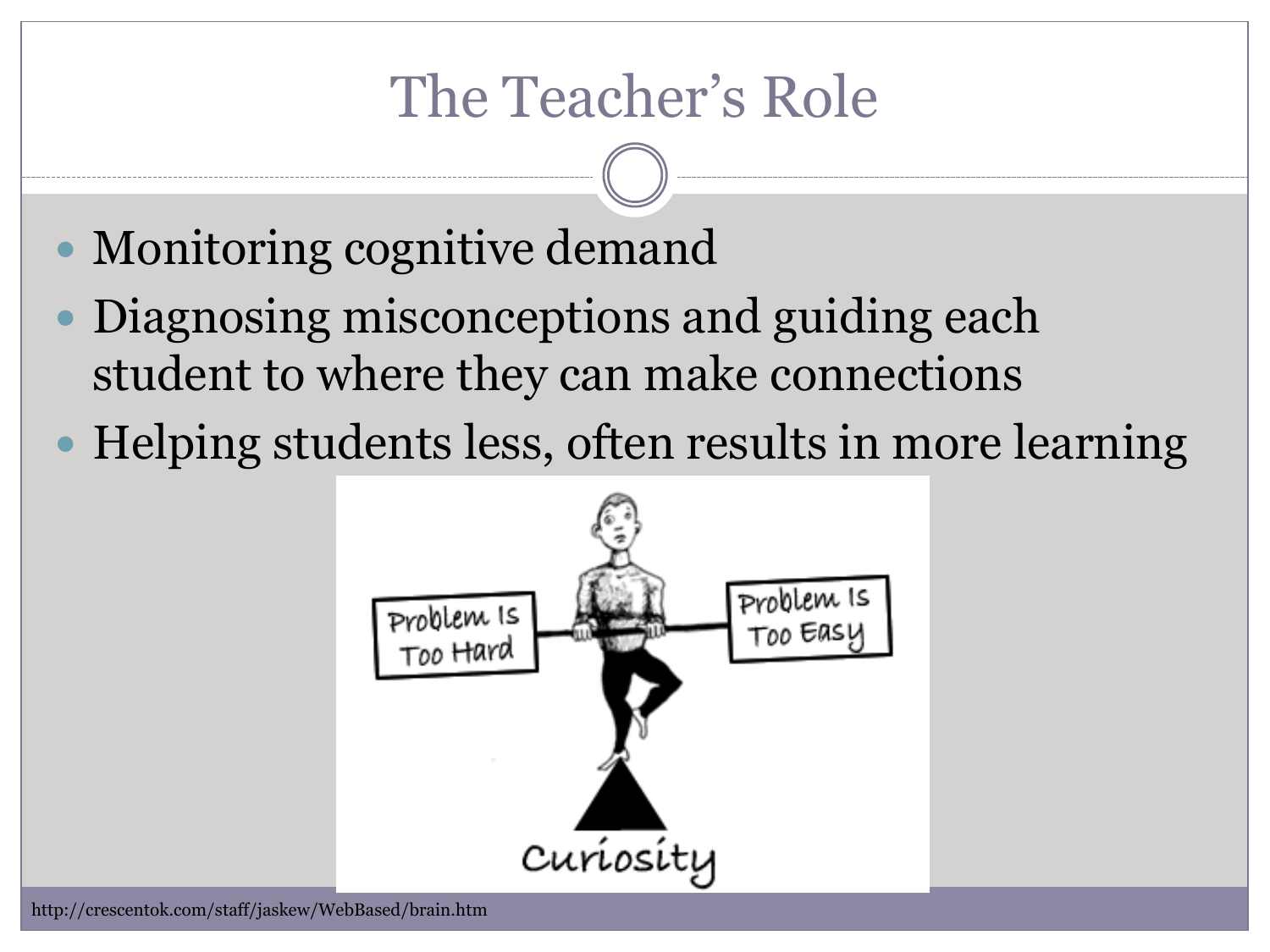#### Cognitive Demand

- Cognitive dissonance pushes students to organize their learning and seek answers
- Similar to playing Catch Phrase®
- The imagery of a team working together to win a game is an apt description of my ideal classroom

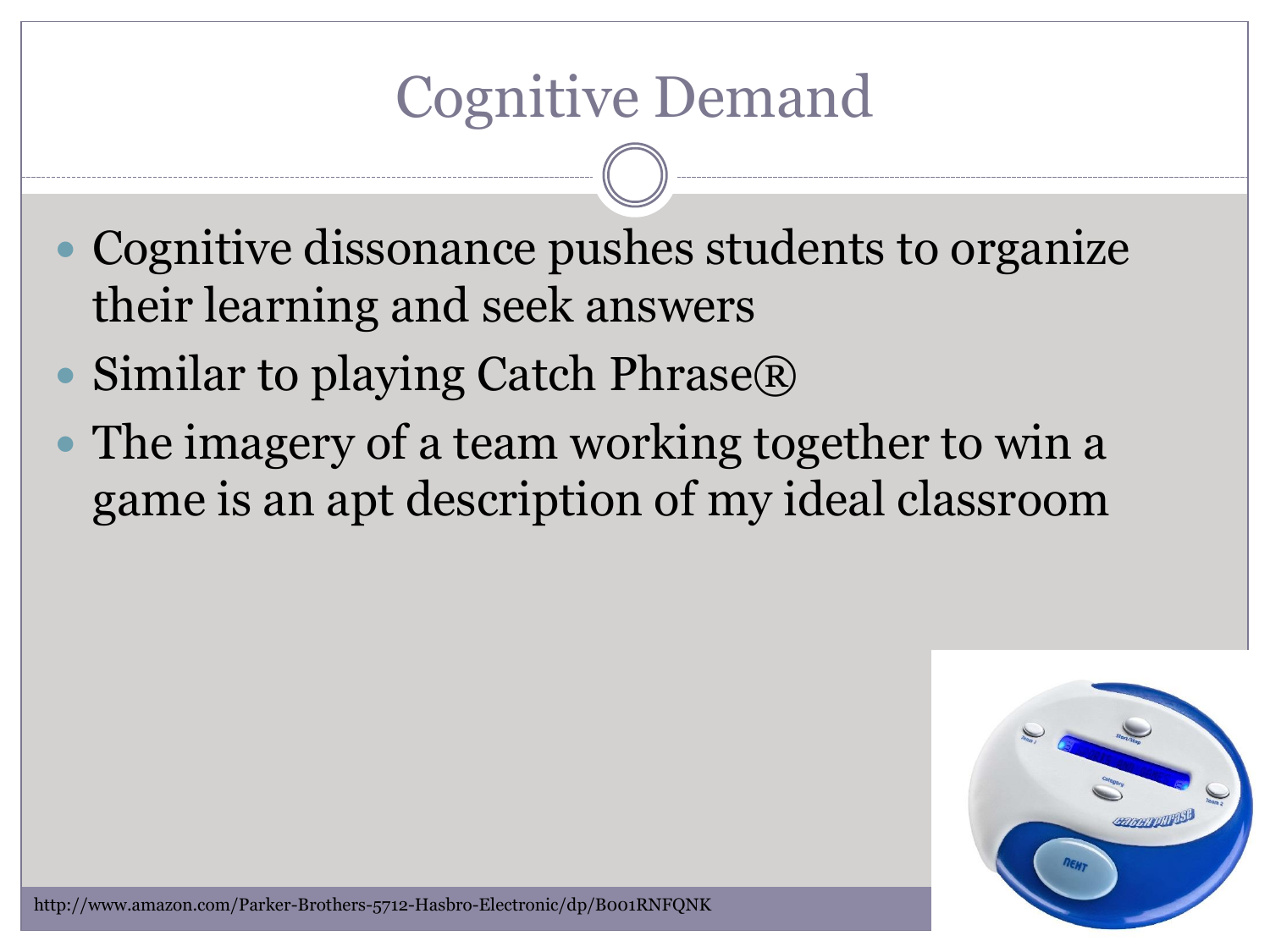### Classroom Environment

- Learners can be more comfortable since the teacher no longer grants access to math
	- Technology supplies more access to math than before
	- Competition is not emphasized
- Doesn't force students to enter the teacher's domain or teachers to enter the students' domain
	- All are seeking to deepen their knowledge of math

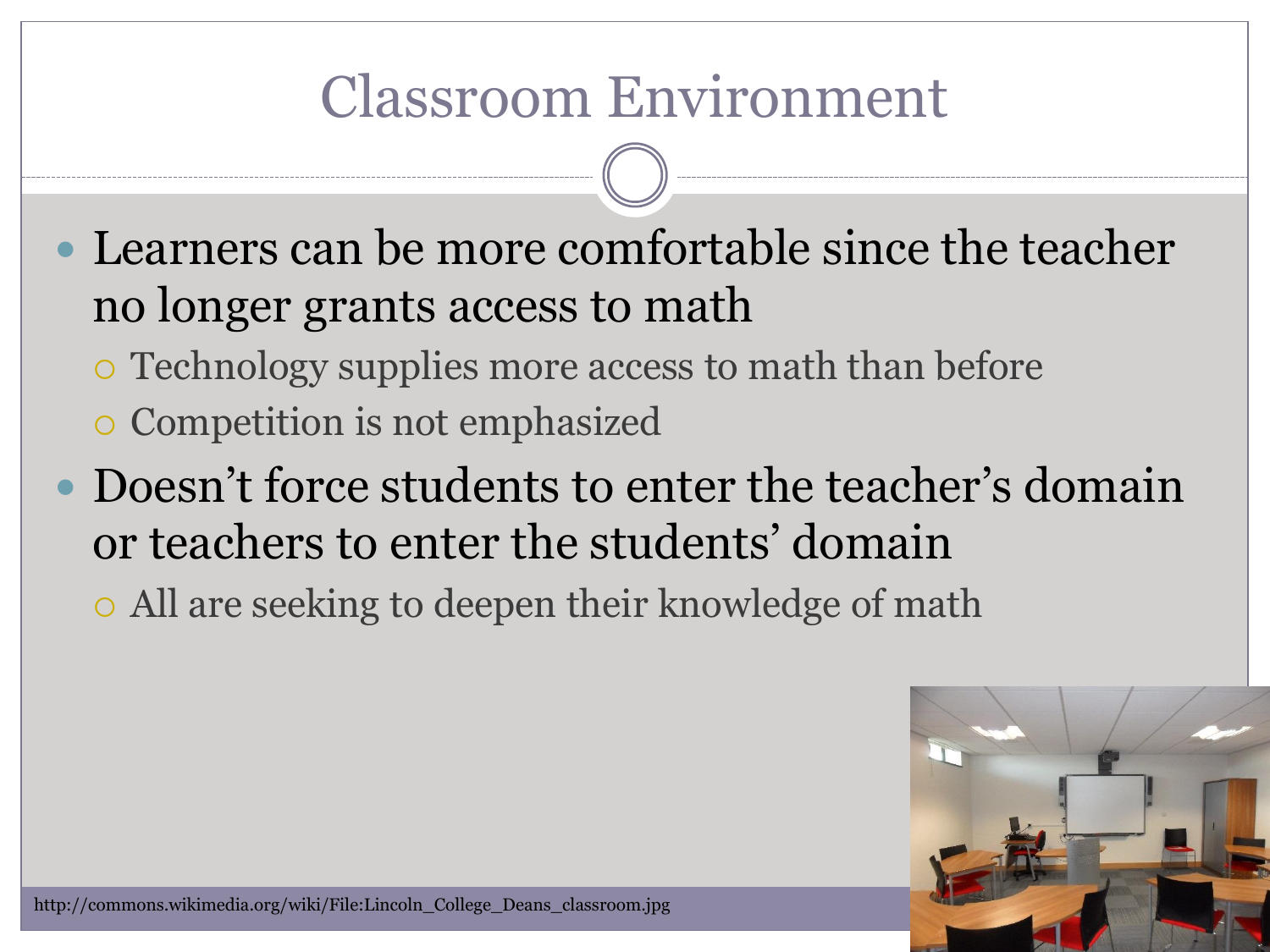### Classroom Environment

#### • More comfortable for teachers

- Not a performer
- The teacher is an expert…and a life-long learner
- Mistakes aren't failures, but opportunities to learn
- Palmer<sup>8</sup> "getting caught in contradiction can signify success: now I know that the great thing has such a vivid presence among us that any student who pays attention to it can check and correct me"

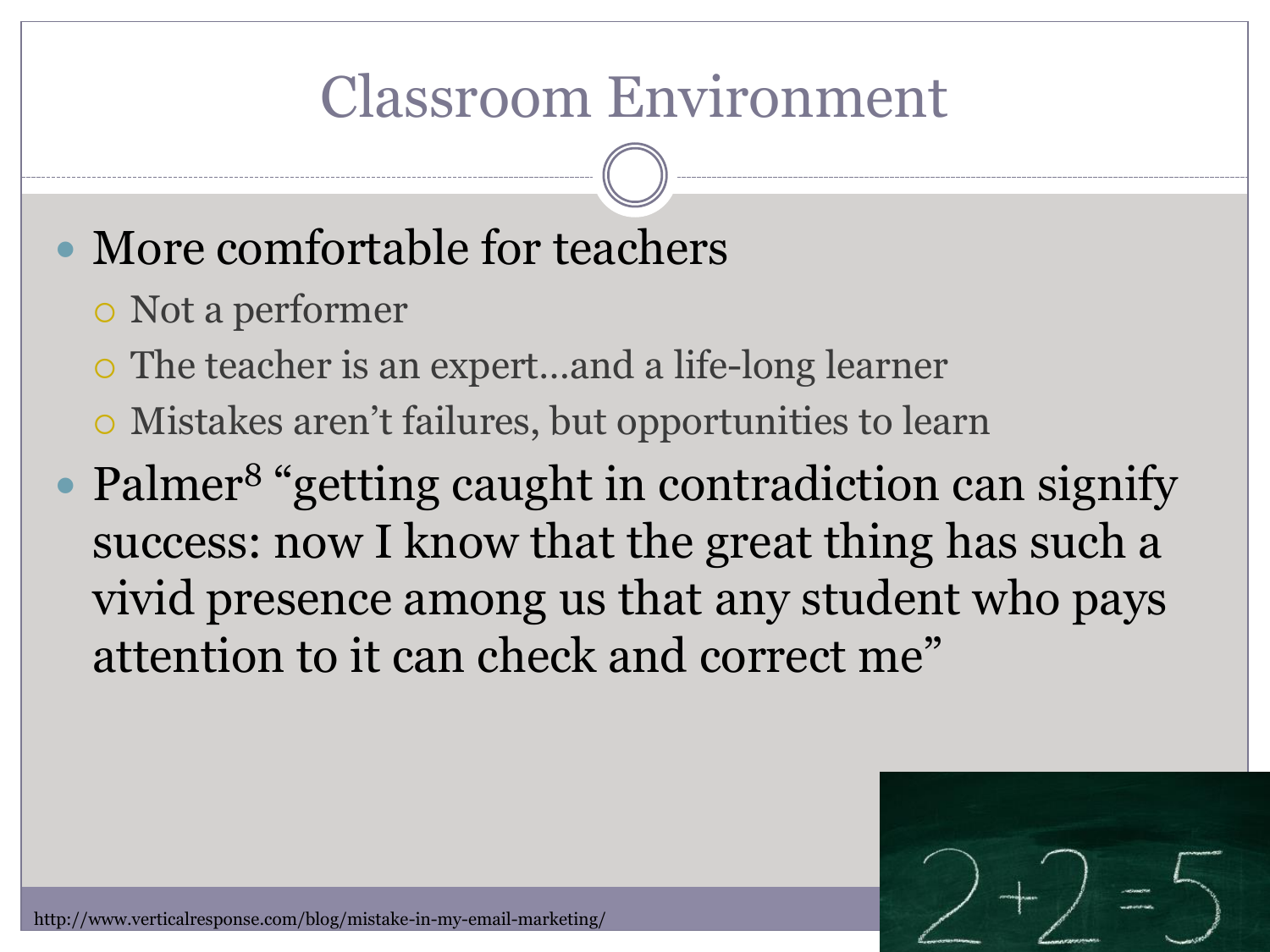#### Classroom Environment

 Presenting already-worked, error-free material leaves many students with the notion that those who understood math never make mistakes

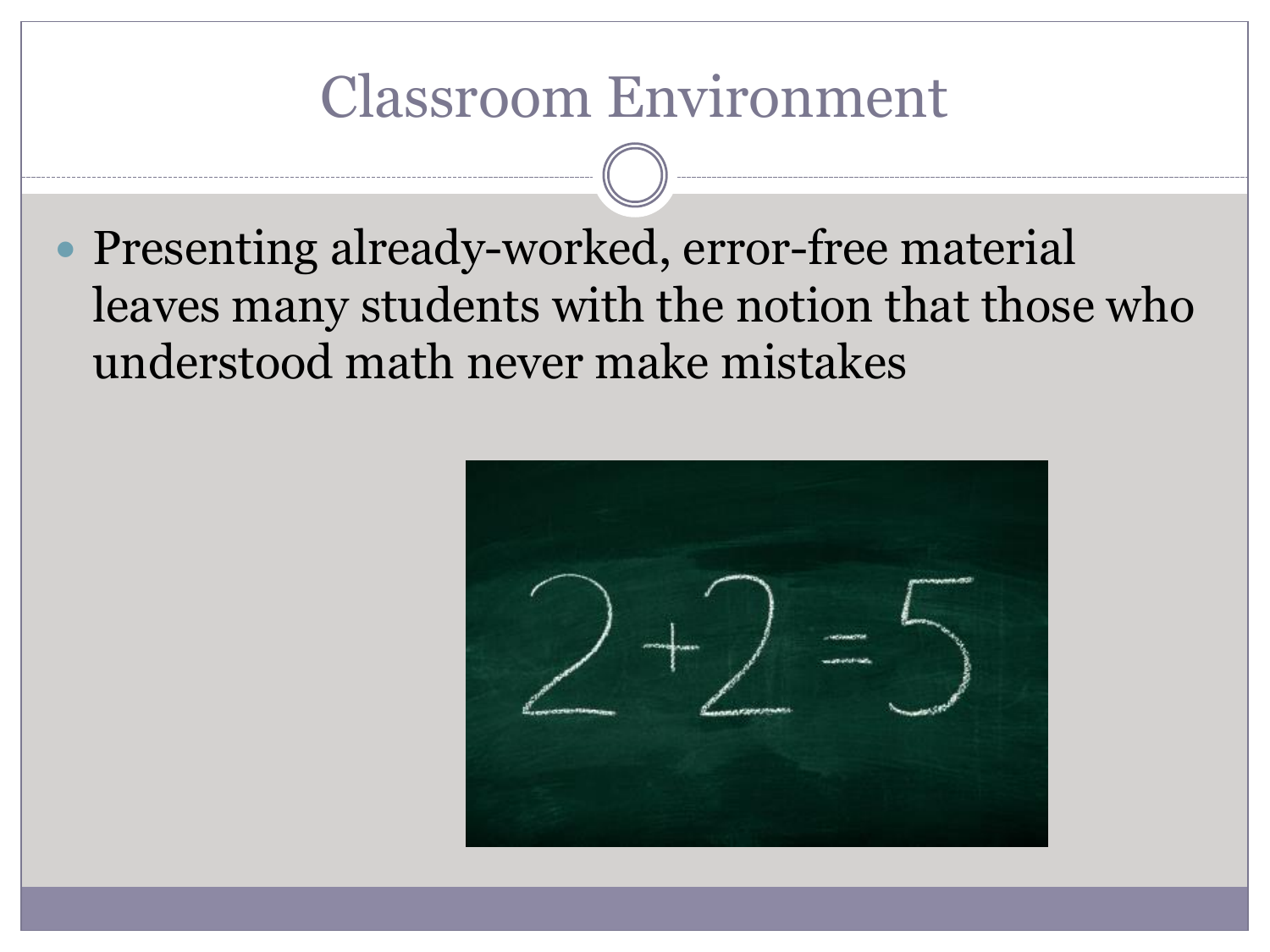### Conceptual Teaching

- Supports a subject-centered approach
- Teaching not only how a concept works, but why
- Palmer<sup>9</sup> suggests instead of disseminating facts, teachers need to bring students into the circle of practitioners
	- "we do not abandon the ethic that drives us to cover the field we honor it more deeply"
- Huizenga<sup>11</sup> -shallow learning gives only human descriptors of math
	- "When we insist (by the very way that we structure lessons and assignments) that students attain and display a measure of real understanding of mathematical relationships, we bring them into contact with divine truth and beauty"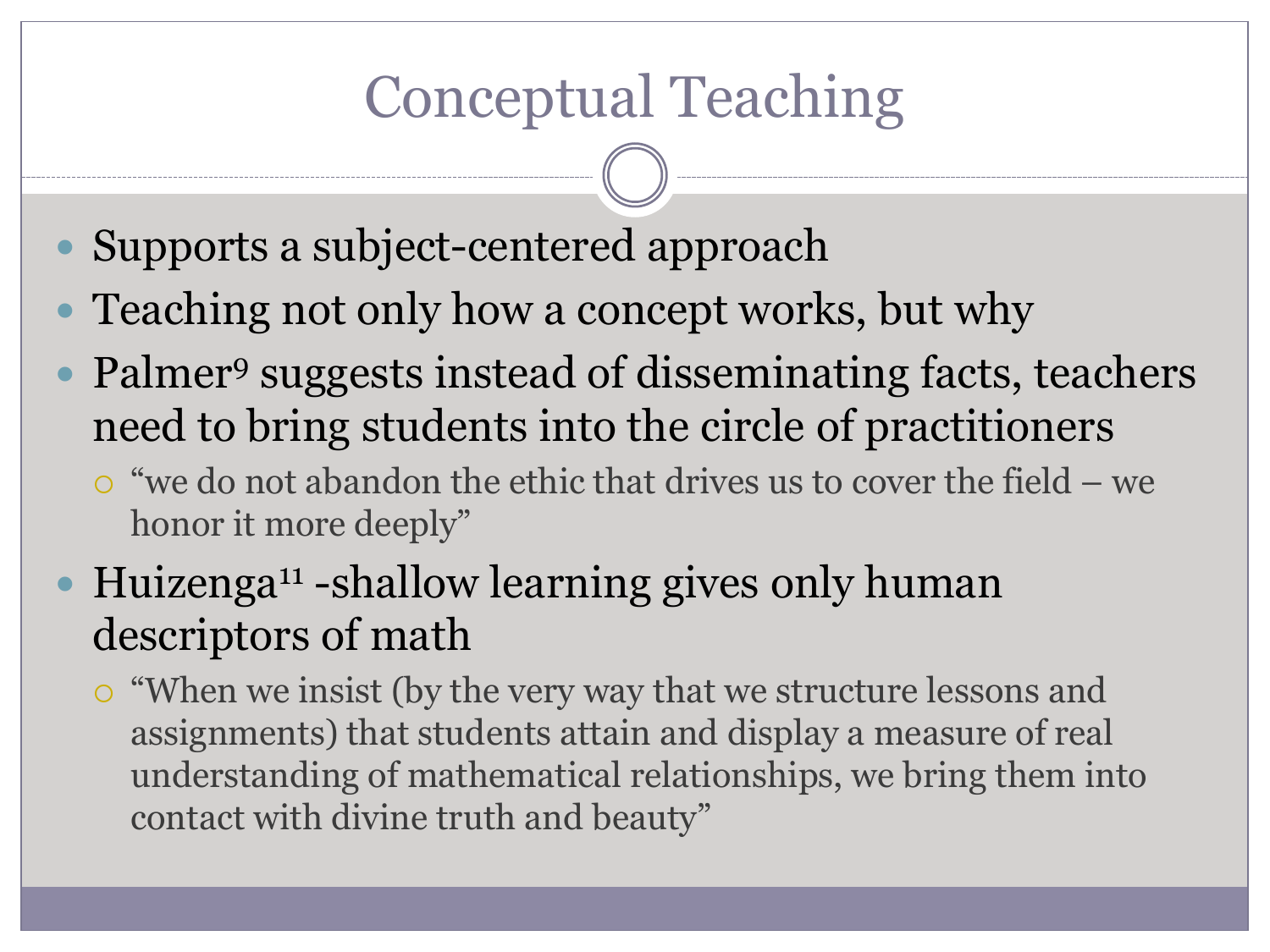#### A Caveat about a Subject-Centered Approach

- The student-centered push gave lecture a bad rap
	- Somewhat warranted given the over-dependence math has had
- Lectures may be used
	- o Recognize when its most effective Weimer<sup>12</sup>
	- Can be made more effective and engaging
- The teacher selects learning experiences that most effectively unfold the subject
	- Pedagogies that most faithfully allow the truth of math to be seen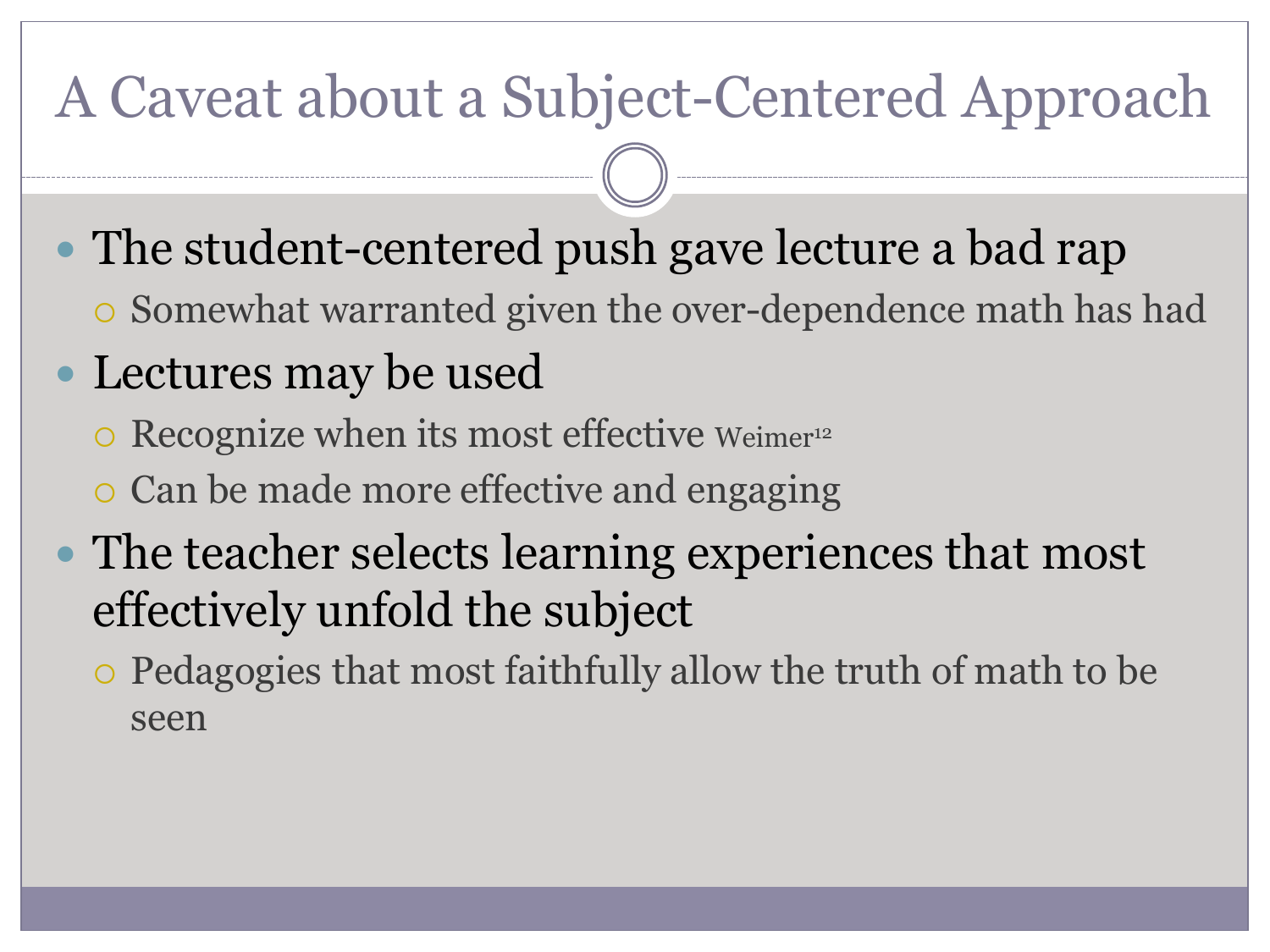# Questioning



http://www.sodahead.com/united-states/why-are-christians-so-afraid-of-people-questioning-their-beliefs/question-327665/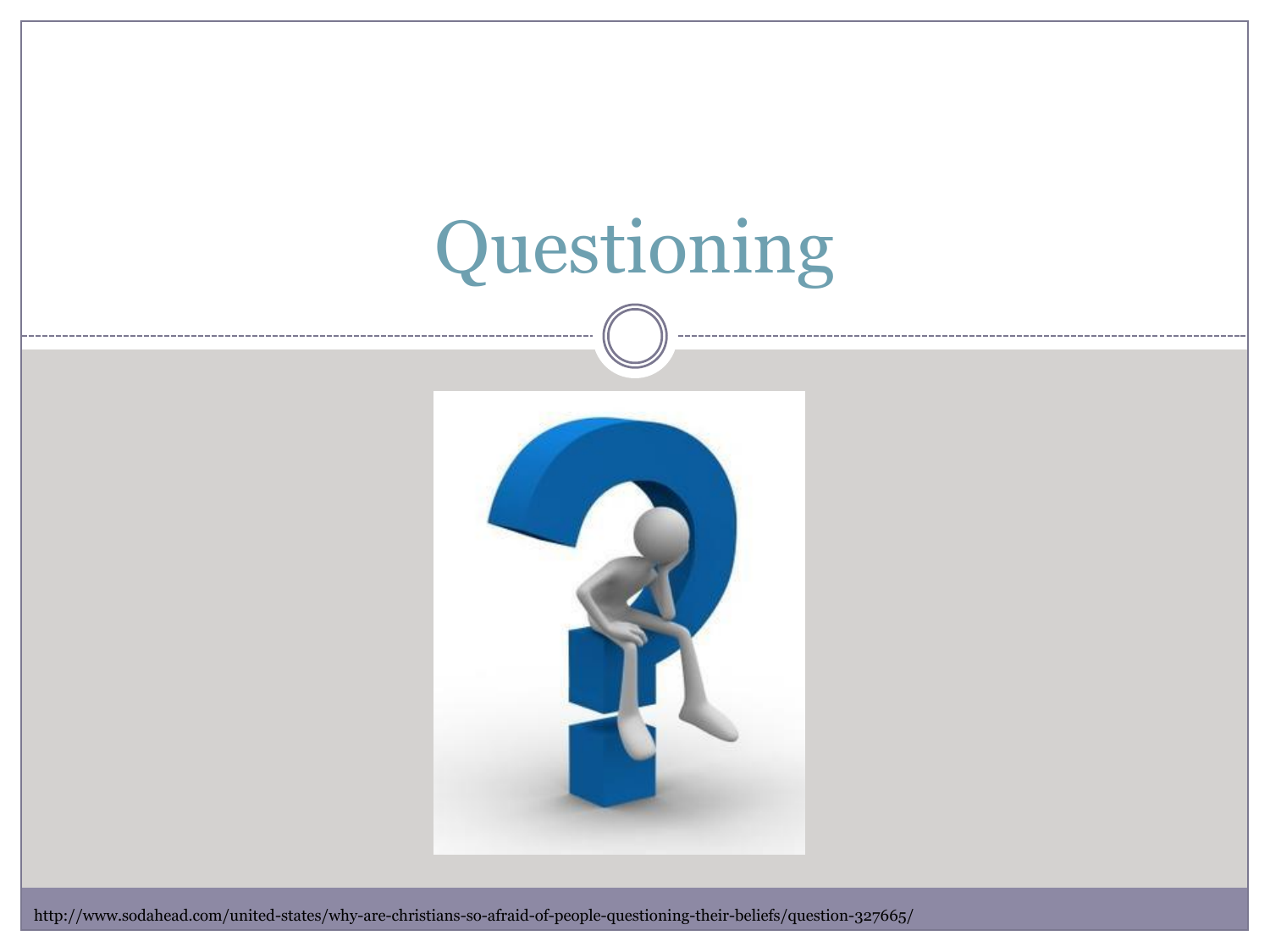

 Overarching questions that guide and often integrate perspective

Course-wide

- Is math created or discovered?
- What does God reveal to us in math?
- What role do we have as image bearers of God in math? Unit-based
- How can algebra describe creational phenomena?
- What laws of probability has God built into creation?
- How can I use statistics to honor or dishonor my creator?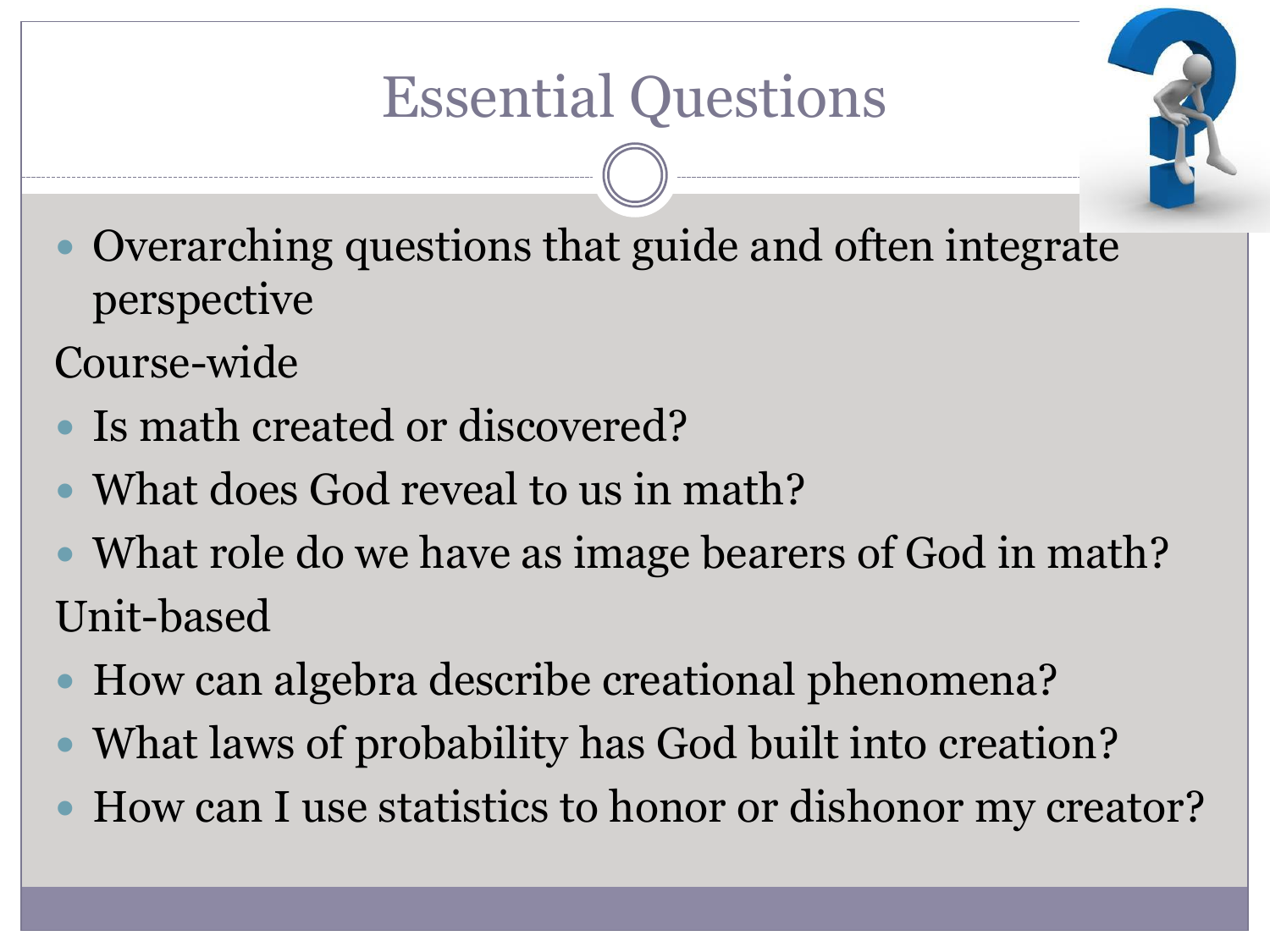

- A curriculum that gives opportunities for spiritual growth
- Squirrels and trees  $-S$ mith<sup>13</sup>
- Curricula that allow affordances for spiritual growth An interesting and motivating way to teach.
- Schools present a fragmented reality in 50-minutes segments
- Math is often disconnected from reality